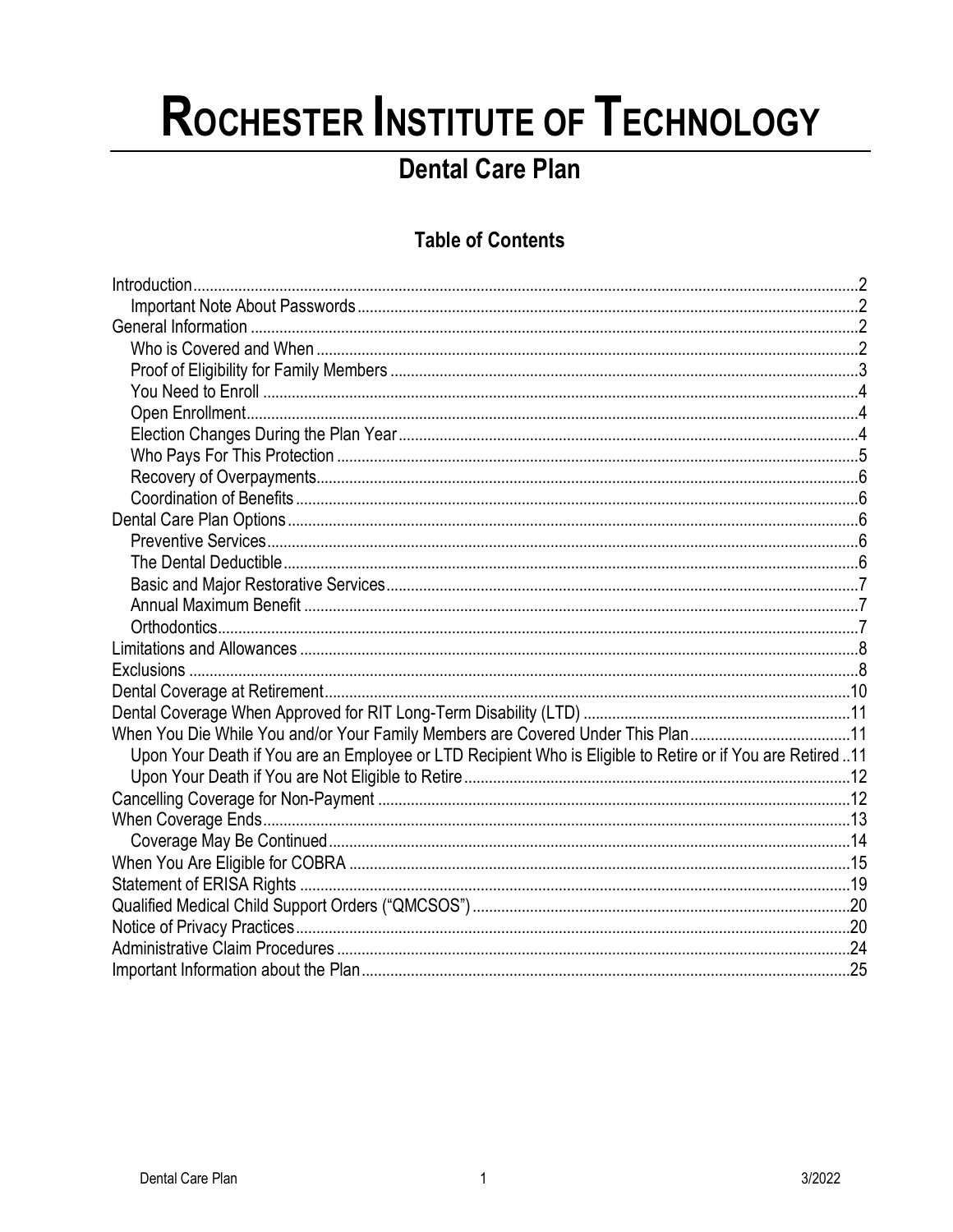*RIT reserves the right to modify or terminate all or any portion of the employee benefits package at any time with or without notice. Such changes automatically will apply to you and your employment relationship with RIT. Participation in these plans is provided to eligible individuals and does not constitute a guarantee of employment, and requires continued employment and eligibility.*

# <span id="page-1-0"></span>**Introduction**

The RIT Dental Care Plan covers many dental services; this summary addresses important topics such as eligibility, changing your election, appealing the denial of a claim, and what happens when your coverage ends. In addition, this summary describes the benefit provisions of the RIT Dental Care Plan, which is a self-funded plan administered by Excellus BlueCross BlueShield.

This summary is for regular faculty, regular staff, adjunct faculty, and adjunct staff, as well as pre-Medicare retirees, pre-Medicare LTD recipients, pre-Medicare spouses/domestic partners and eligible children, and pre-Medicare survivors.

# <span id="page-1-1"></span>*Important Note About Passwords*

Password security is critical due to the confidential, private, and financial data that is available online. The employee/participant/covered family member is responsible for maintaining security of their passwords and adhering to RIT information security polices and standards.

# <span id="page-1-2"></span>**General Information**

# <span id="page-1-3"></span>*Who is Covered and When*

Regular full-time and part-time employees scheduled to work nine or more months are eligible to participate in the plan 12 months per year; regular full-time and part-time employees scheduled to work less than nine months are eligible to participate in the plan when working as an RIT employee. Adjunct employees are eligible to participate in semesters in which they work at RIT. If you elect coverage, it can begin on the first day of the month on or after your date of employment. You need to enroll, however, and authorize the payroll deductions to pay your share of the cost before coverage can begin. If your contribution is too high to be deducted from your pay, we will set you up for billing by our outside billing administrator and you will pay with after-tax dollars. You must enroll within 31 days from your date of hire; otherwise, you cannot enroll until the dental open enrollment period. The dental enrollment is held every other year, in the fall, for coverage effective January 1 for the next two years (as long as you remain eligible). If you are not at work on the day coverage is supposed to start, coverage will become effective on the day you return to active employment.

You also may obtain coverage for your spouse or domestic partner and/or eligible children by enrolling in two person or family coverage and authorizing payroll deductions (or billing if your pay is too small) to pay your share of the cost. You may not cover your spouse/domestic partner as a dependent if your spouse is enrolled for coverage as an employee. No child can be covered as both an employee and a dependent.

Please refer to the [separate summary](https://www.rit.edu/fa/humanresources/content/covering-your-domestic-partner) on providing benefits for your Domestic Partner.

The eligibility rules for children are as follows:

- The child of the employee or the employee's spouse who is under age 26.
- The child of the employee's domestic partner who is under age 26 *(NOTE: if the child is not claimed as a dependent on the employee's federal income tax return, this benefit will be taxable).*
- The foster child (under age 18) of the employee, defined as an individual who is placed with the employee by an authorized placement agency or by judgment decree, or other court order.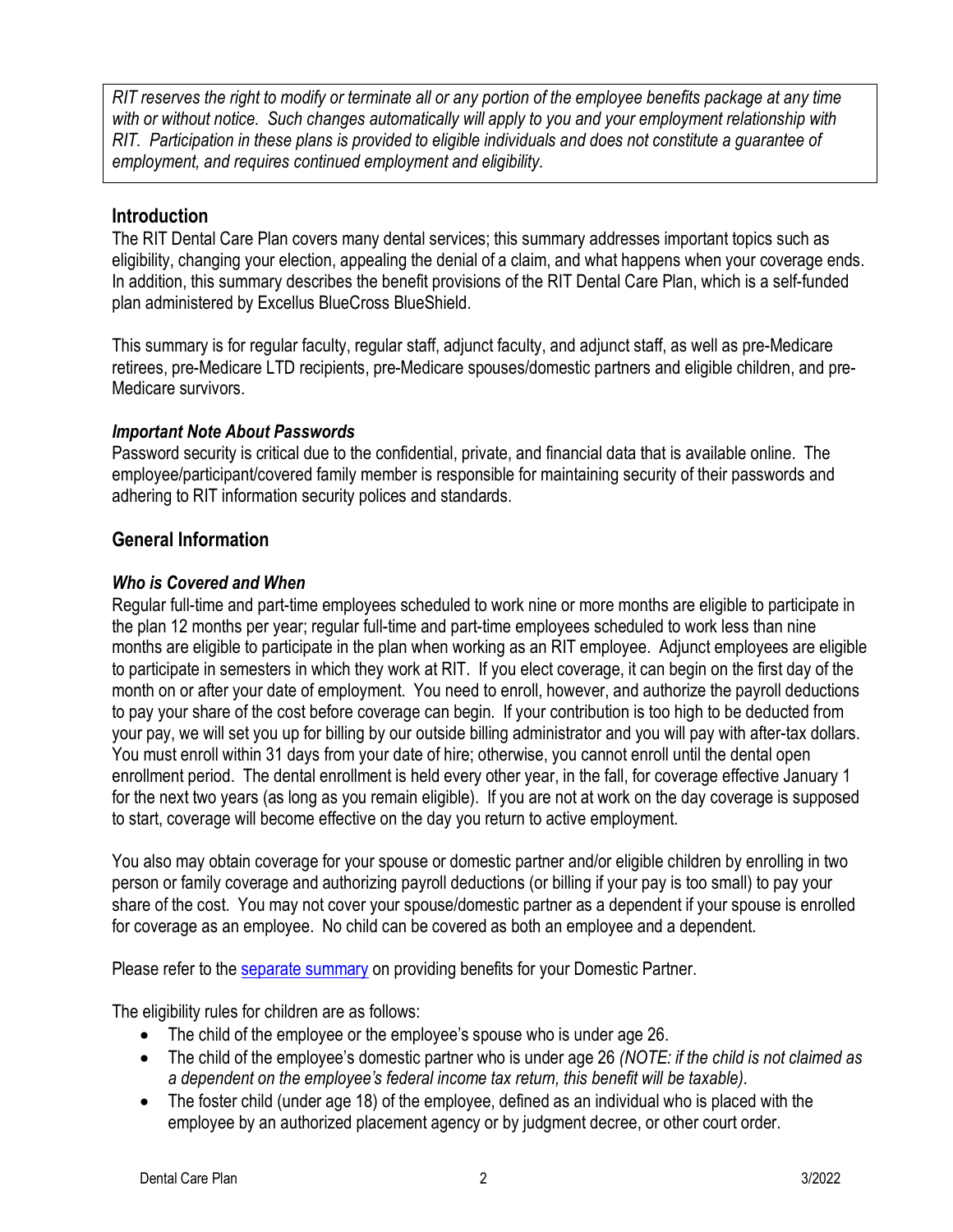- Any other child who is under age 26, and
	- $\circ$  for whom the employee is the legal guardian or custodian, and
	- o who resides in the employee's home, and
	- $\circ$  who is claimed as a tax dependent on the employee's federal income tax return.

Coverage for your dependents usually begins when your coverage begins. However, if your spouse/partner or a child is confined in an institution or at home for medical reasons when coverage is supposed to begin, coverage will become effective on the first day the person is no longer confined.

A spouse/partner who is divorced from you is not eligible for coverage under the Plan (except under the provisions of COBRA, as described later in this summary), even if a court orders you to provide coverage for your former spouse. If you have an eligible dependent who is also an RIT employee, he or she may be covered either as an employee or as a dependent, but not both.

Also eligible for coverage under this Plan are those in the following categories who meet the eligibility requirements:

- Pre-Medicare retirees and pre-Medicare spouse/partner/children
- Pre-Medicare LTD recipients and pre-Medicare spouse/partner/children
- Pre-Medicare surviving spouse/partner/children.

# *Eligibility for Retirement*

Eligibility for retirement from RIT are based on multiple factors. Detailed eligibility rules for retirement, that are applicable to all benefit plans that are available to RIT retirees, can be found in the Summary Plan Descriptions (SPDs) for RIT's Group Health Insurance Plan and the RIT Retiree-Only Health Reimbursement Arrangement Plan. These SPDs are available on the RIT Human Resources-Benefits website, or a hard copy is available by request.

# <span id="page-2-0"></span>*Proof of Eligibility for Family Members*

RIT has a family member verification (FMV) process to ensure that only those people who are eligible for benefits are covered and that the proper tax status is applied. It is important that RIT and employees are spending money as intended and that required taxes are paid.

The process is a simple one; copies of the eligibility verification documents only need to be provided *once* for an individual regardless of future benefit plan enrollments (e.g., if you cover your spouse only under dental and later add your spouse to your medical coverage, you will not need to provide another copy of the verification document).

Generally, the approved documents are a marriage certificate for a spouse and a birth certificate for a child, and an affidavit for your eligible domestic partner; refer to the benefits page of the HR website for more details on accepted documents. Copies of verification documents should be provided as follows:

New hires: a new employee must provide the eligibility verification documents before family members can be added to the various benefits coverage.

Mid-Year Changes: generally, the employee must provide the eligibility verification documents before family members can be added to the various benefits coverage. In the case where the document is not available (e.g., birth certificate for a new baby), the family member will be added to the coverage but the employee must provide the required proof within 30 days, otherwise, coverage will be cancelled for the family member.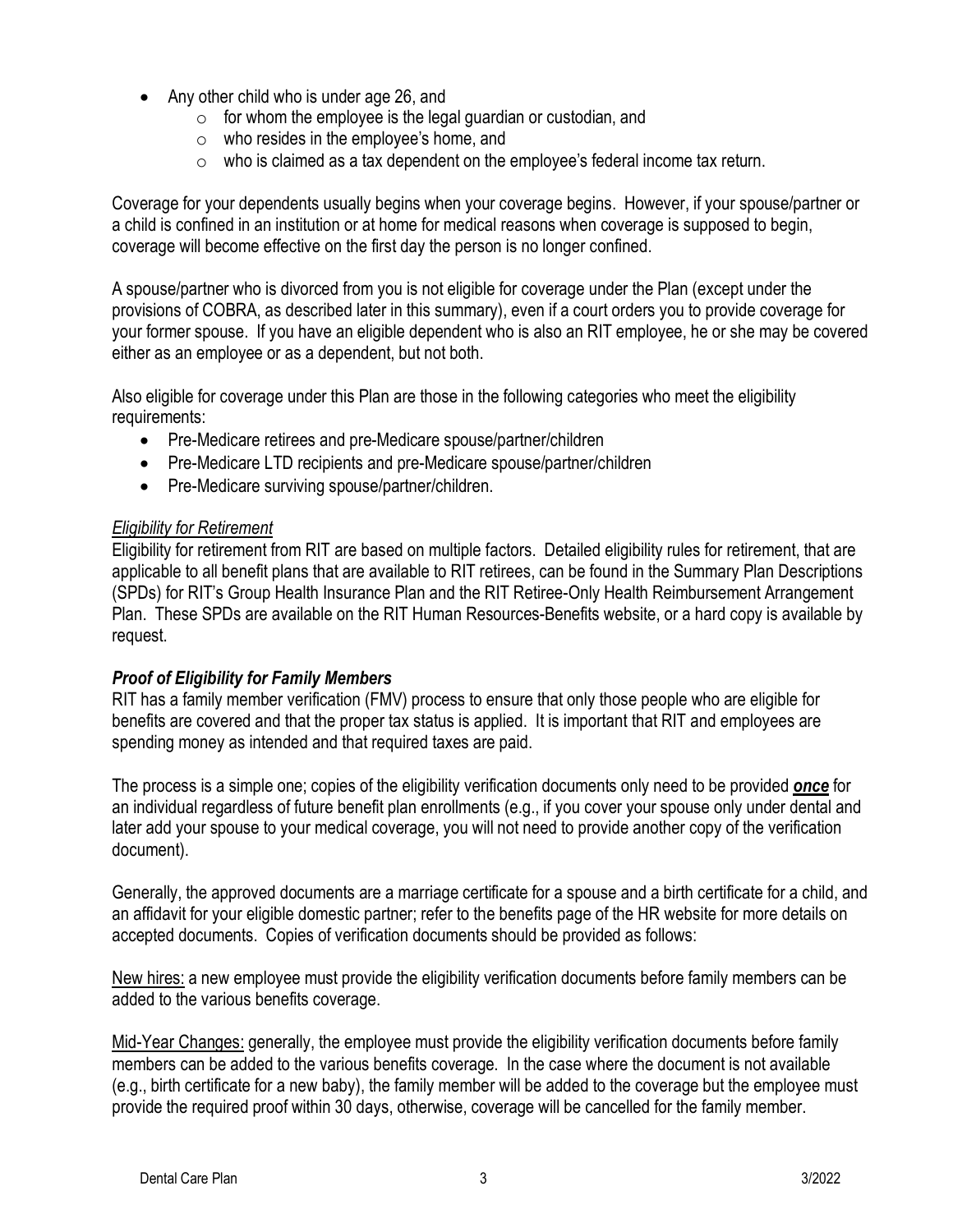Open Enrollment Changes: the employee must provide eligibility verification documents by the end of the open enrollment period for any family members added to the coverage. If the documentation is not provided, the open enrollment change will not be processed and the family member will not be added to the coverage effective January 1.

#### <span id="page-3-0"></span>*You Need to Enroll*

Plan coverage is not automatic for a new employee; you need to complete an enrollment form for coverage to take effect. On the form you indicate your choice of dental plans and whether you want individual, two person, or family coverage.

It is important for you to return the completed enrollment form within 31 days after you first become eligible for coverage. If you wait beyond 31 days to enroll, you will not have another opportunity to enroll until the Plan's next open enrollment.

You may have a different level of coverage than you do for your medical and/or vision coverage (e.g., you can have family medical and two person dental).

#### <span id="page-3-1"></span>*Open Enrollment*

Because dental coverage needs change from time to time, you have the opportunity once each year – effective as of January 1 - to make changes in your election. You can enroll in or cancel coverage, change plans, or change your coverage level (e.g., change from individual to two person). If you do *not* make a change during this open enrollment period, you will have to wait until the next open enrollment period to make a change unless you experience a qualified change in status, described in the next section.

#### <span id="page-3-2"></span>*Election Changes During the Plan Year*

In general, once you have enrolled in the Plan, you cannot change plans, change your coverage level or cancel coverage until the beginning of the next plan year. However, pursuant to federal regulations, you may be able to make mid-year election changes if you meet certain criteria, as explained in items one through six, below. Your requested election change must be consistent with the reason for the change, as defined by the Internal Revenue Service. For example, it would be consistent for an employee with two-person coverage that adopts a child during the year to change his or her election to family coverage. It would not be consistent to move from family coverage to individual coverage. Changes must be made within 31 days of the event that gives you the right to make a new election. The Plan Administrator may require you to submit certain documentation related to your reason for making a mid-year election change. New elections will become effective on the qualifying event date.

Your dental benefit elections may be changed – consistent with the event - to reflect the following events:

#### *1. Qualified Change in Status*

The following events constitute a qualified change in status:

- a change in legal marital status: for example, a marriage or divorce
- a change in the number of dependents: for example, the birth of a child, an adoption, a death, and so on
- a change in a dependent's eligibility: for example, a child reaches the maximum age under a dental plan
- you, your spouse or your child become eligible for continued health coverage under federal law (COBRA) or similar state law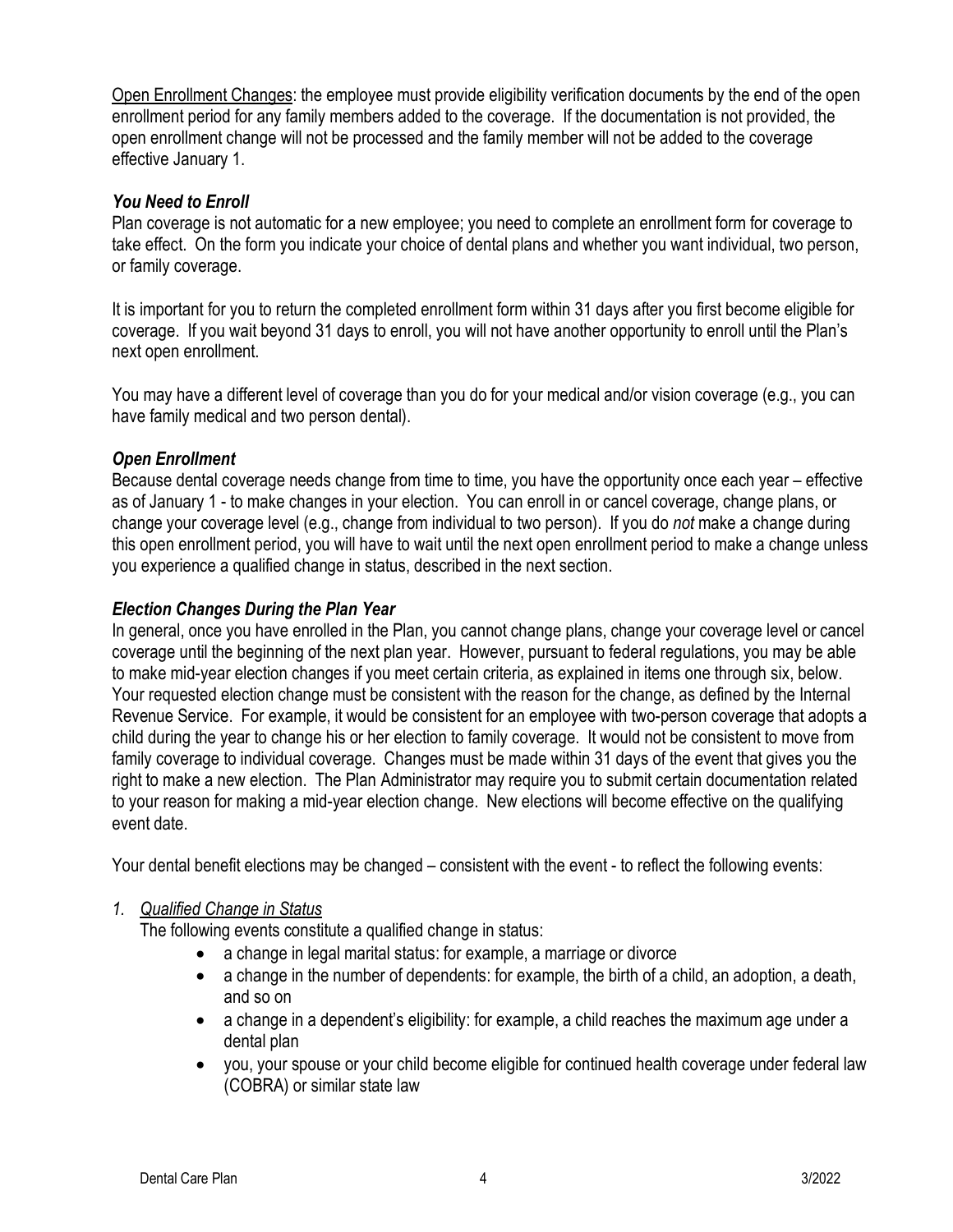# *2. Change in Employment Status*

The following events constitute a change in employment status where they affect you or your spouse or child:

- termination of employment
- commencement of employment
- commencement or return from an unpaid leave of absence
- change in employment classification that makes the person either eligible or ineligible to participate in a plan (for example, a change from full-time to part-time status, or the reverse, if such a change affects one's eligibility to participate in a plan).

# *3. Changes in Employee's Cost of Coverage*

With respect to your pre-tax premium contributions, you are permitted to make a mid-year election change if there is a significant increase in the cost of the plan. If there is an ordinary increase or decrease in premiums, your payroll deductions will be automatically adjusted to reflect this change. Any determination of what constitutes a "significant increase" will be made by RIT.

# *4. Changes in Coverage*

You may make a change in your election regarding your pre-tax premium contributions consistent with the following changes in coverage in an underlying plan:

- If the coverage provided by an underlying plan is significantly curtailed, you may revoke your prior election with regard to that plan
- If a new dental care option is added or an option you have selected is eliminated, you may make a new election.

# *5. Qualified Medical Child Support Orders (QMCSO)*

If a court ordered judgment requires you to provide health care coverage for a child or foster child, or if the order requires someone else to provide coverage, which you were previously providing, you may make mid-year election changes consistent with the QMCSO.

# <span id="page-4-0"></span>*Who Pays For This Protection*

You and RIT share the cost of your dental plan, with the employee contribution being deducted from your paycheck, usually on a pretax basis. However, if your elections are too high to be deducted from your pay, we will set you up for billing by our outside billing administrator and you will pay with after-tax dollars. Your share of the cost will be based on the plan you select and whether you choose individual, two person, or family coverage.

Contribution rates for dental coverage are provided annually by the Human Resources Department. These rates are subject to change. You will be notified in the event of any change in rates.

Pre-Medicare retirees and surviving family members covered by the Plan are billed monthly by our outside billing administrator. LTD recipients will have their contribution amount deducted from the insurance company's LTD benefit payment unless the deduction is higher than the payment; if that occurs, LTD recipients will be billed monthly by our outside billing administrator. All payments are made on an after-tax basis.

Refer to the separate contribution summaries for the employee contribution amounts and retiree/LTD/survivor contribution amounts. These rates are subject to change.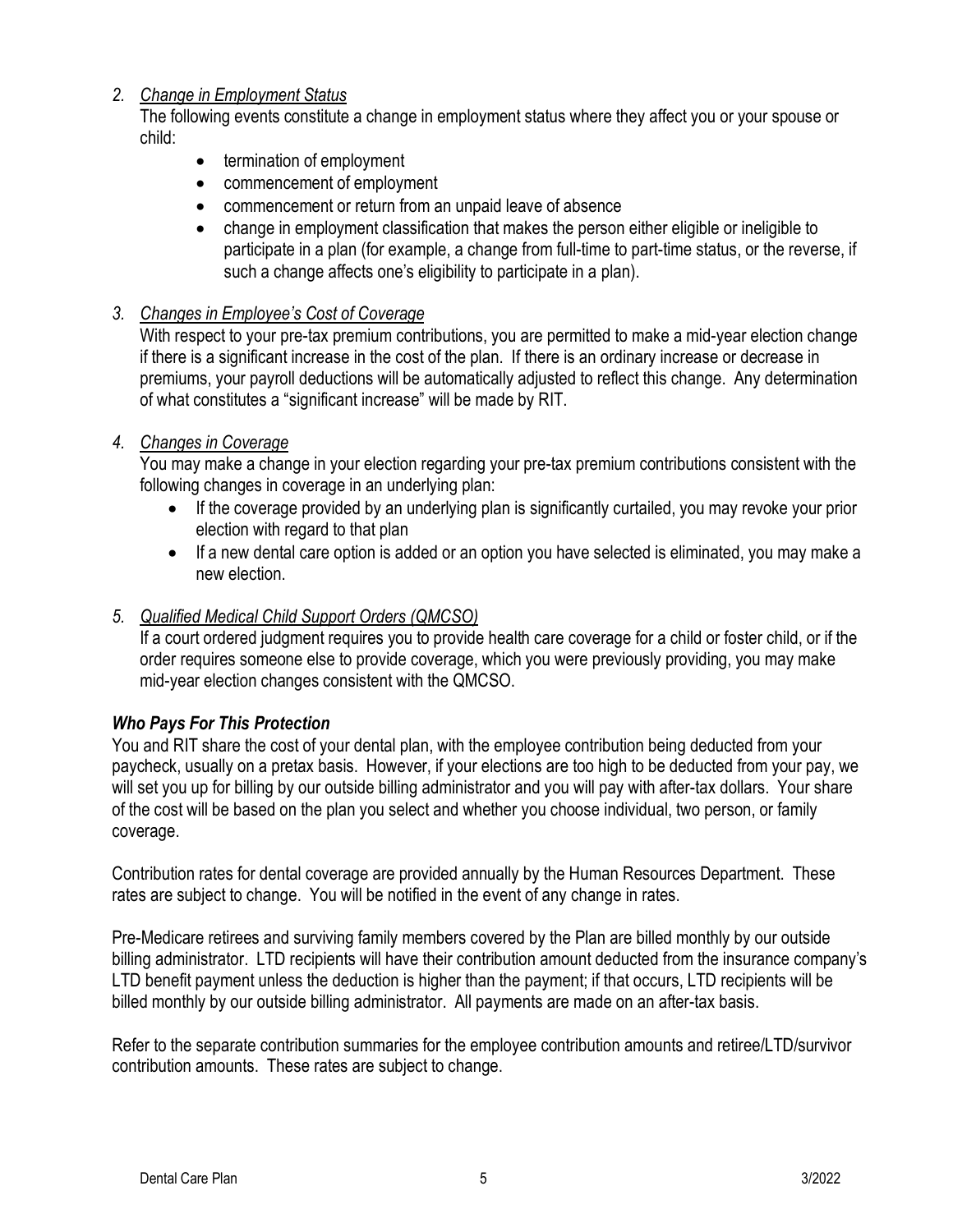# <span id="page-5-0"></span>*Recovery of Overpayments*

If any benefit is paid in error to you or a provider (e.g., dentist), the Plan has the right to recover the amount overpaid. You, your dependent or legal representative shall, on request, provide the Plan with information, sign any documents, make repayment, and do whatever else the Plan says is necessary to recover an overpayment. Any failure to cooperate may result in the Plan's seeking reimbursement directly from you, your dependent or your estate, through legal action.

# <span id="page-5-1"></span>*Coordination of Benefits*

If you have dental coverage under another group plan in addition to this one - through that of a spouse/partner, for example - the total benefits you are eligible to receive could be greater than your actual expenses. To help eliminate this duplicate spending, our Plan's coverage is coordinated with other group plans with which you have coverage. This means that when the RIT Plan pays second, benefits will be adjusted so that the total payments from both plans won't be more than 100% of total covered charges.

For your own claims and those of your spouse/partner, the plan that pays first is the one that covers you, your spouse or partner as an employee. If your children are covered by more than one plan, the plan of the parent whose birthday occurs earlier in the year will pay benefits first. However, if you are separated or divorced, the plan of the parent who has financial responsibility for the child's health care expenses will pay first. If there is no court decree for medical care coverage, then the plan of the parent who has custody of the child will pay first. Where none of these situations apply, the plan that you're covered under the longest will pay first.

# <span id="page-5-2"></span>**Dental Care Plan Options**

There are two plans from which to choose.

- Standard Dental Plan
- Enhanced Dental Plan

You will find a chart comparing the benefits of each plan in the Health Care section of the benefits website at [www.rit.edu/benefits.](http://www.rit.edu/benefits)

# <span id="page-5-3"></span>*Preventive Services*

You can minimize the risk of more serious and costly dental treatment by having regular examinations. To encourage this, under both the Standard and the Enhanced plans, the plan pays 100% of reasonable and customary charges for examinations, x-rays and other preventive measures.

Preventive services include:

- Cleaning of teeth, every six months;
- Oral examinations, every six months;
- Fluoride treatment;
- Sealants on 1<sup>st</sup> and  $2^{nd}$  permanent molars, up to age 16, once in three years;
- Diagnosis;
- Full mouth x-rays once every 36 months, unless needed more frequently because of anticipated periodontal work, possible orthodontic work, or a change of dentist.

# <span id="page-5-4"></span>*The Dental Deductible*

Benefits for Basic and Major restorative services are subject to an annual dental deductible under the Standard Plan; the amount of the deductible for each covered person is \$25 per calendar year or \$75 per family (if you have enrolled your dependents). There is no deductible under the Enhanced Plan.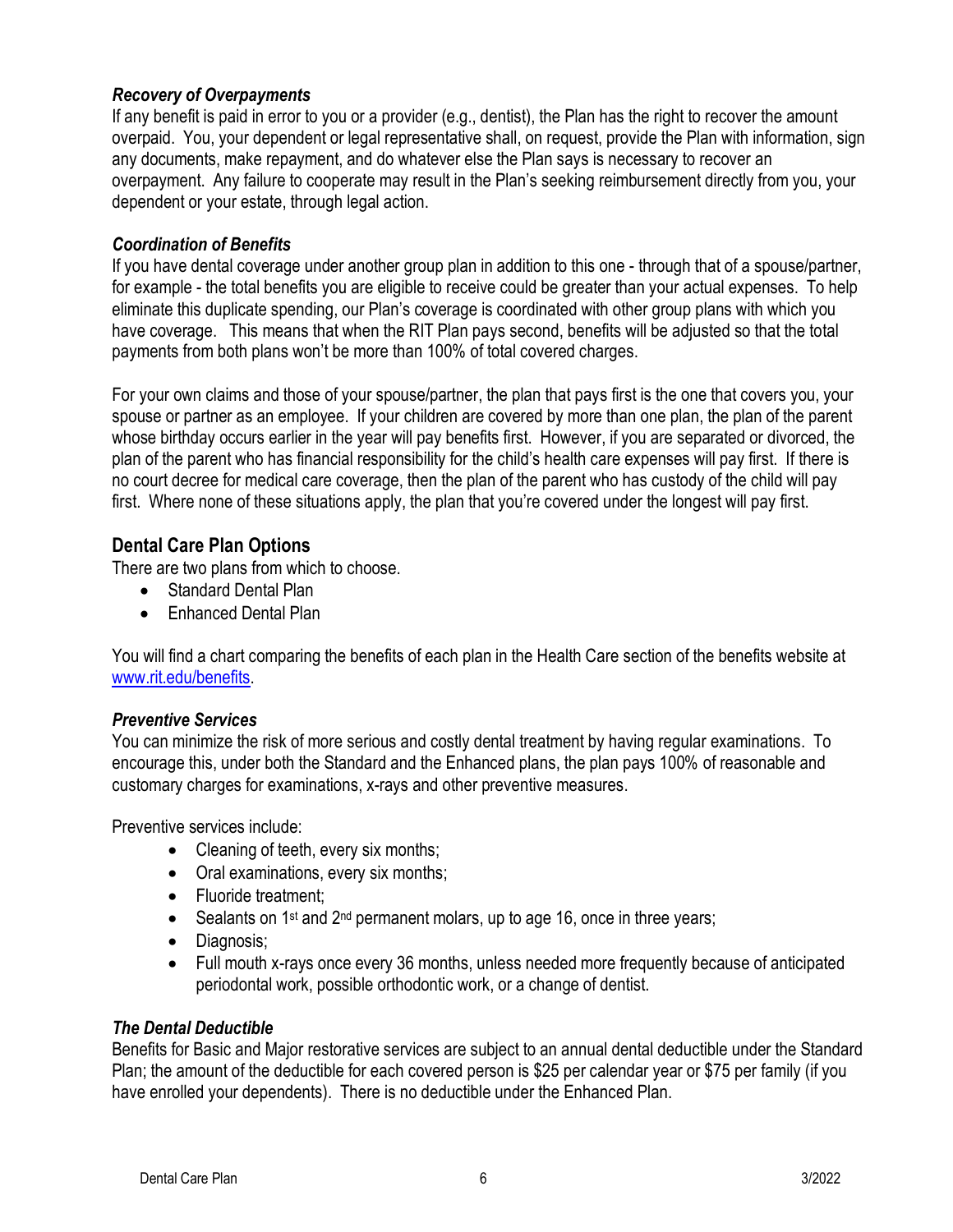# <span id="page-6-0"></span>*Basic and Major Restorative Services*

Both plans help you pay for necessary restorative services recommended by your dentist.

Basic restorative services include:

- Extractions
- Fillings
- Periodontal treatment
- Root canals

Major restorative services include:

- crowns
- bridgework
- dentures
- implants

*Standard Plan*: Once the deductible is satisfied, the plan pays 80% of reasonable and customary charges for basic restorative services and 50% of reasonable and customary charges for major restorative services.

*Enhanced Plan*: The plan pays 80% of reasonable and customary charges for both basic and major restorative services.

# <span id="page-6-1"></span>*Annual Maximum Benefit*

Both plans have an annual maximum that applies separately for you and each covered family member.

*Standard Plan*: The plan will pay up to \$1,250 per person per calendar year for eligible services.

*Enhanced Plan*: The plan will pay up to \$2,500 per person per calendar year for eligible services.

# <span id="page-6-2"></span>*Orthodontics*

The Plan covers orthodontics treatment; covered orthodontic services include the following:

- Initial insertion of orthodontic appliances, as well as any subsequent insertions;
- Orthodontic treatment before and after appliances are inserted to correct malocclusion;
- Space maintainers and other corrective appliances;
- TMJ therapy.

*Standard Plan*: Children under the age of 19 are eligible for orthodontia coverage. There is a \$1,250 lifetime maximum per covered family member for orthodontic expenses. This lifetime maximum is not part of the annual maximum for restorative care.

*Enhanced Plan*: Children and adults are eligible for orthodontia coverage. There is a \$2,500 lifetime maximum per covered family member for orthodontic expenses. This lifetime maximum is not part of the annual maximum for restorative care.

The orthodontic lifetime maximum is combined for the two plans. The maximum benefit under both plans for your eligible family member will not be any more than the Enhanced Plan maximum. For example, if your child received the maximum \$1,250 benefit under the Standard Plan and you later enrolled in the Enhanced Plan, the maximum benefit for the same child under the Enhanced Plan would be \$1,250 (\$2,500 maximum less the \$1,250 paid under the Standard Plan.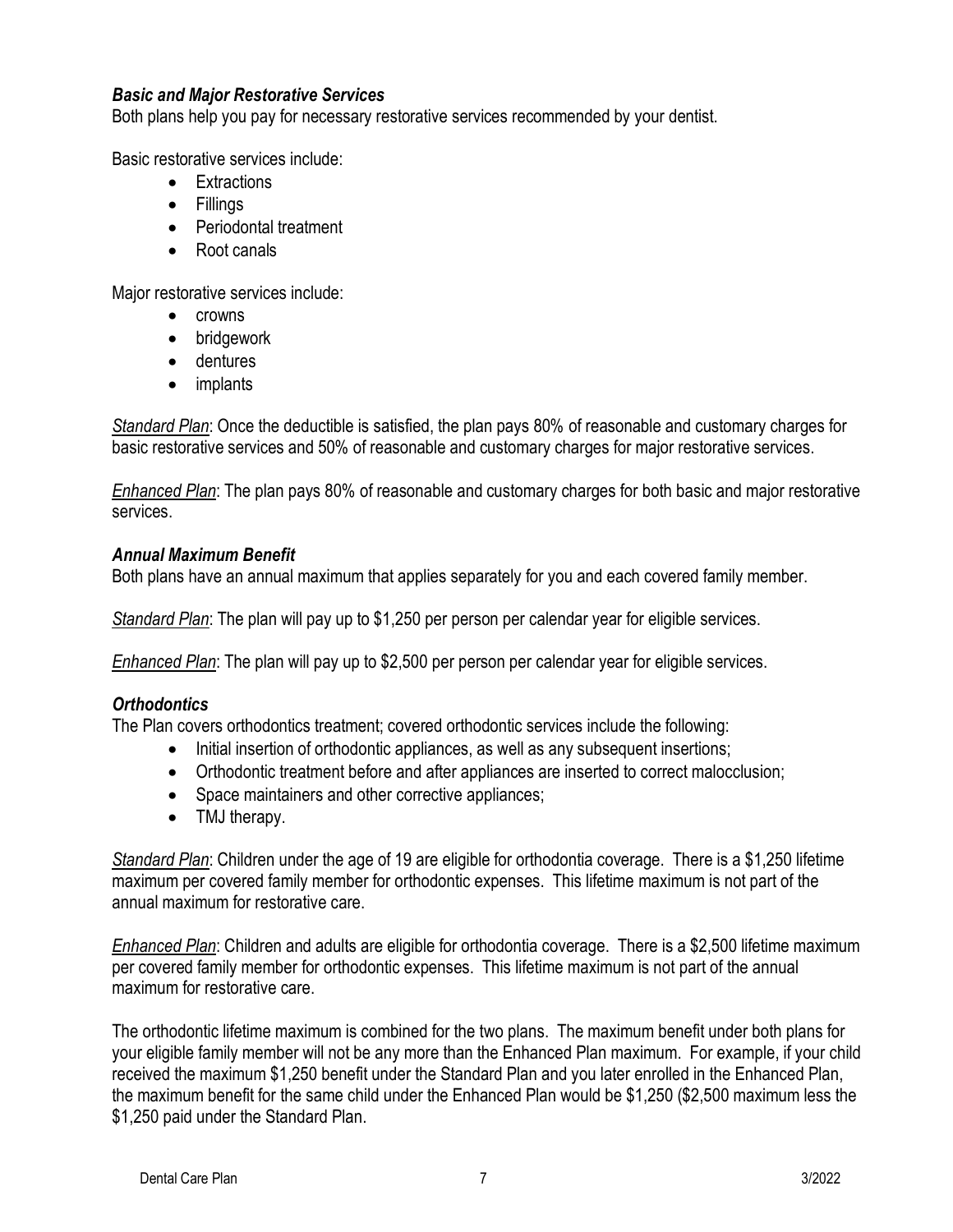# <span id="page-7-0"></span>**Limitations and Allowances**

All covered procedures are subject to an alternate benefit allowance. Where there is more than one technique or material type for a dental procedure, the Dental Care Plan will reimburse for the procedure which has a lesser allowance. The patient and dentist should discuss which treatment is best suited for the patient, and may proceed with the original treatment plan regardless of the benefit determination. If the more expensive treatment is chosen, the patient is liable for the balance up to the billed amount.

In the event of a treatment by more than one dentist, the plan will not pay more than it would have if one dentist had performed the entire service.

Reimbursement will be based on the Blue Shield Schedule of Allowances. Participating providers may not charge more than the allowed amount; the allowed amount is based on Excellus' contracts with participating providers and is the most the plan pays for a specific covered service or supply. If a non-participating provider charges more than the allowed amount, you will be responsible for the portion of a charge for a service or supply that exceeds the allowed amount for such service or supply. In addition, the amount you pay up to the allowed amount (not any excess over the allowed amount), will be applied toward the deductible.

# <span id="page-7-1"></span>**Exclusions**

The Dental Care Plan does not cover:

- 1. Any service or supply that is not specifically included as a covered service in the Plan, even if it is prescribed, provided, recommended, approved or referred by a dental provider, except as deemed medically appropriate by Excellus BlueCross BlueShield.
- 2. A service furnished an individual for:
	- a) Cosmetic purposes unless necessitated as a result of accidental injuries sustained while such individual was insured under this benefit, and for the repair of which the service is furnished within one year of the date of the accident and while the individual remains covered under this benefit. For purposes of this limitation, facings, or crowns, or pontics, posterior to the second bicuspid and the personalization and characterizations of dentures shall always be considered cosmetic.
	- b) Dental care of a congenital or developmental malformation.
- 3. Replacement of lost, missing, or stolen prosthetic device, or any other device or appliance. The Plan will not provide coverage for replacement of a prosthetic device for which benefits were provided under this Plan unless the existing prosthetic was placed more than five years ago and cannot be made serviceable.
- 4. Appliances, restorations, or procedures for the purpose of altering vertical dimension, restoring or maintaining occlusion, splinting, or replacing tooth structure lost as a result of abrasion or attrition, or treatment of disturbances of the temporomandibular joint.
- 5. The Plan will not provide coverage for any service or care that is provided or prescribed by an unlicensed provider; or that is outside the scope of licensure of the duly-licensed provider rendering the service or care.
- 6. The Plan will not provide coverage for training or supplies used for: dietary counseling; tobacco counseling; oral hygiene; or plaque control programs.
- 7. Charges for crowns placed on implants.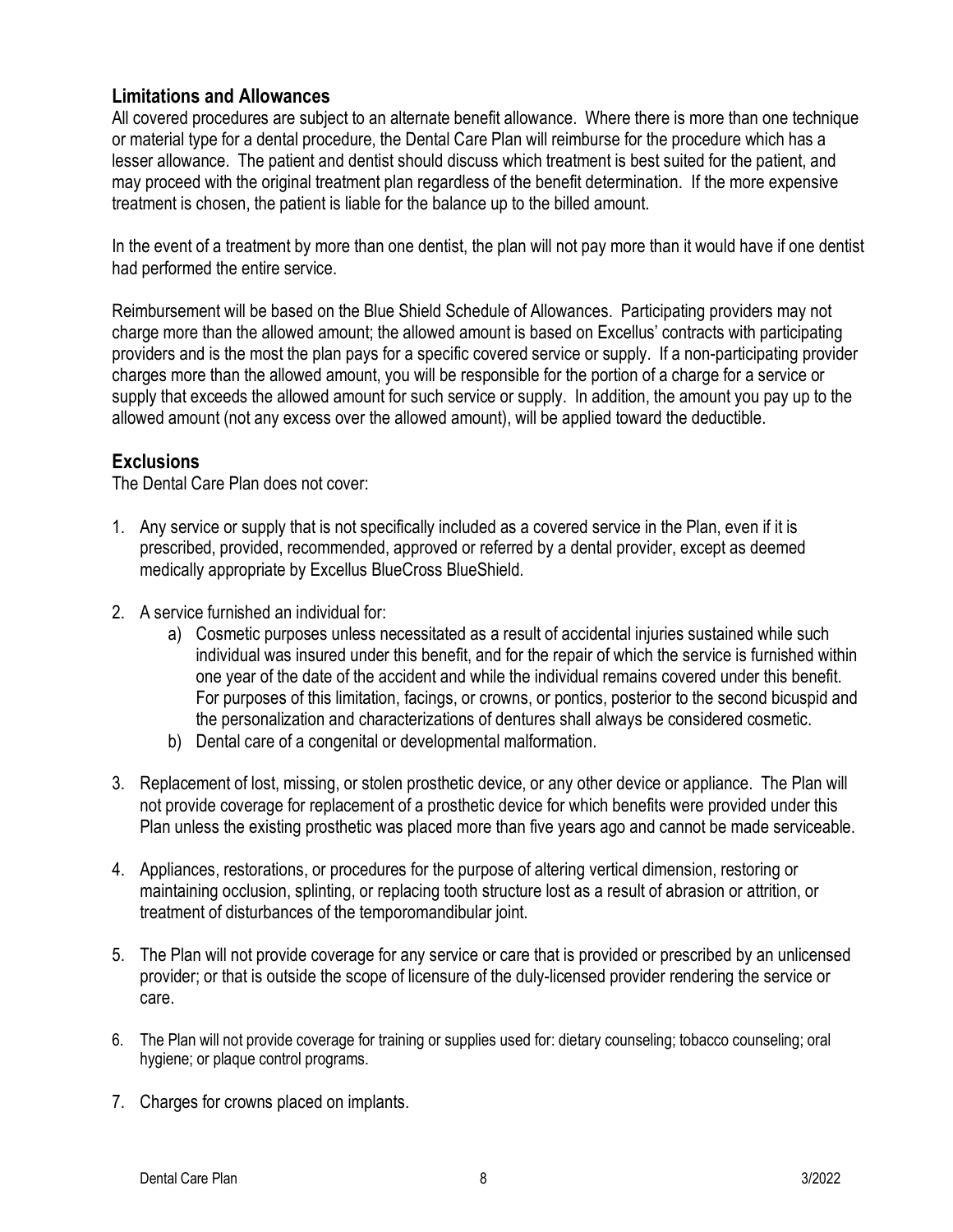- 8. A service furnished by or on behalf of any government, unless as to such government, payment of a charge for such service is legally required, or charge for any dental services to the extent that benefits are payable therefore, under any law government program under which an individual is or could be covered. The term any government includes the federal, state provincial, or local government or any political subdivision thereof of the United States or any other country.
- 9. The replacement of any prosthetic appliance, crown, inlay or onlay restoration or fixed bridge within five years of the date of the last placement of such appliance, crown, inlay, onlay restoration or fixed bridge unless such replacement is required as a result of accidental bodily injury sustained while the covered individual is insured under its benefit.
- 10. The Plan will not provide coverage for any service or care that is furnished to you without charge, or that would have been furnished to you without charge if you were not covered under this Plan. This exclusion applies even if a charge for the service or care is billed. When service or care is furnished to you by your spouse, brother, sister, mother, father, son or daughter; or the spouse of any of them; the Plan's third party administrator will presume that the service or care would have been furnished without charge. You must prove to the Plan's third party administrator that a service or care would not have been furnished without charge. The Plan will not provide coverage for any dental service or care (including evaluation, testing, and/or treatment) that is ordered by a court, or that is required by a court as a condition of parole or probation, unless:
	- a) The service or care would be covered under this Plan in the absence of a court order;
	- b) Our procedures have been followed to authorize the service or care; and
	- c) Our dental director determines, in advance, that the service or care is medically necessary and covered under the terms of this Certificate.

This exclusion applies to special dental reports, including those not directly related to treatment, e.g., reports on certification examinations and reports prepared in connection with litigation.

- 11. The Plan will not provide coverage for appliances, therapy, surgery or any services rendered for what we determine in our sole judgment is for the medical treatment of the temporomandibular joint.
- 12. The Plan will not provide coverage for charges billed to you for telephone consultations, missed appointments, new patient processing, interest, copies of provider records, or completion of claim forms.
- 13. If you are receiving care on the Effective Date of your coverage under this Plan, the Plan will not provide benefits for any service or care you receive:
	- a) Prior to the Effective Date of your coverage under this Plan; or
	- b) That is continuing dental treatment (such as crowns, bridgework; or dentures; or root canal therapy or orthodontic services) that began before the Effective Date of this Plan and continues after the Effective Date until you have satisfied any applicable waiting period.
- 14. The Plan will not provide coverage for any service or care for which benefits are available under mandatory no-fault automobile insurance, until you have used up all of the benefits of the mandatory no-fault policy. This exclusion applies even if you do not make a proper or timely claim for the benefits available to you under a mandatory no-fault policy. The Plan will provide benefits for services covered under this Plan when you have exceeded the maximum benefits of the no-fault policy. Should you be denied benefits under the no-fault policy because it has a deductible, you will be provided coverage for the services covered under this Plan, up to the amount of the deductible. The Plan will not provide benefits even if you bring a lawsuit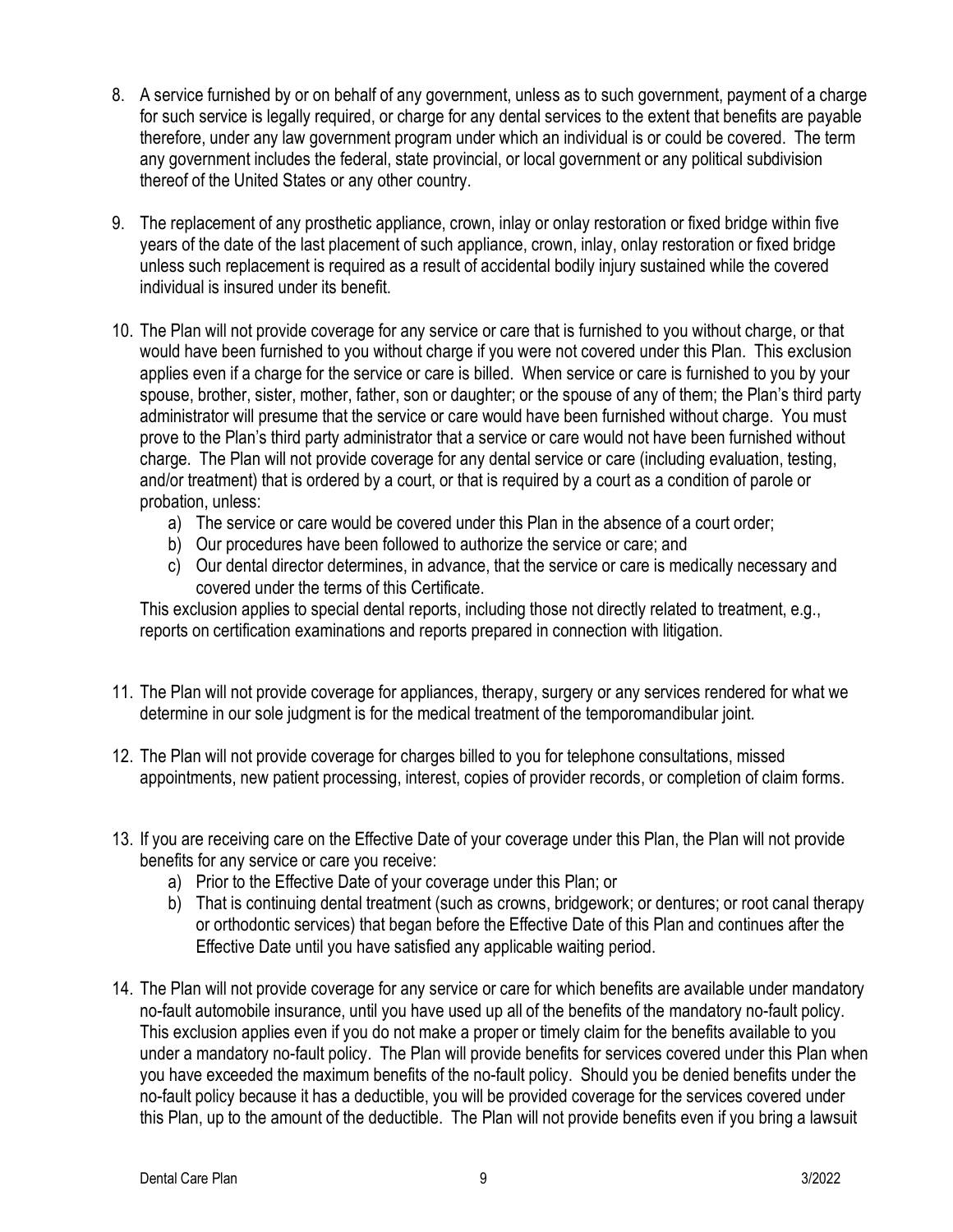against the person who caused your injury and even if you receive money from that lawsuit and you have repaid the medical expenses you received payment for under the mandatory automobile no-fault coverage.

15. The Plan will not provide coverage for any service or care for which benefits are provided under a workers' compensation or similar law.

# <span id="page-9-0"></span>**Dental Coverage at Retirement**

Eligibility for retirement from RIT is based on multiple factors. Detailed eligibility rules for retirement, that are applicable to all benefit plans that are available to RIT retirees, can be found in the Summary Plan Descriptions for RIT's Group Health Insurance Plan and the RIT Retiree-Only Health Reimbursement Arrangement Plan.

Coverage can continue for retirees and eligible family members who are pre-Medicare. You will pay the full premium for the coverage. Refer to the information earlier in this summary which describes eligible family members and paying for the coverage.

# If You Retire Before You and Your Spouse/Partner are Eligible for Medicare

If you retire before you (and your spouse/partner) are eligible for Medicare (generally before age 65), you are eligible for continuation of the same dental coverage you had as an active employee while you (and your spouse/partner) are pre-Medicare. The pre-Medicare retiree premium contribution is the full premium amount based on the coverage level. Retirees have the same enrollment rules as employees do.

#### If You Retire When You and Your Spouse/Partner are Eligible for Medicare

When you and your spouse/partner are eligible for Medicare (generally after age 65), you are no longer eligible to be covered by this Plan. You would be eligible for coverage under the COBRA continuation option as well as through the private Medicare Exchange, Via Benefits (refer to information in the [RIT's Group Health Insurance](https://www.rit.edu/fa/humanresources/sites/rit.edu.fa.humanresources/files/docs/SPD_Medical_and_Rx.pdf)  [Plan](https://www.rit.edu/fa/humanresources/sites/rit.edu.fa.humanresources/files/docs/SPD_Medical_and_Rx.pdf) summary). Contact information for Via Benefits will be provided to you by RIT Human Resources, or is available on our website. COBRA participants have the same enrollment rules as employees do.

#### If You Retire When You OR Your Spouse/Partner is Eligible for Medicare but the Other is NOT

If either you **OR** your spouse/partner is eligible for Medicare at retirement (i.e., one of you is under age 65 and the other is age 65 or older), the person who is not eligible for Medicare is eligible for continuation of the same dental coverage you had as an active employee while pre-Medicare. The pre-Medicare premium contribution is the full premium amount based on the coverage level. Retirees/spouses/partners have the same enrollment rules as employees do.

The person who is eligible for Medicare would be eligible for coverage under the COBRA continuation options as well as the private Medicare Exchange, Via Benefits (refer to information in the [RIT's Group Health](https://www.rit.edu/fa/humanresources/sites/rit.edu.fa.humanresources/files/docs/SPD_Medical_and_Rx.pdf)  [Insurance Plan](https://www.rit.edu/fa/humanresources/sites/rit.edu.fa.humanresources/files/docs/SPD_Medical_and_Rx.pdf) summary). Contact information for Via Benefits will be provided to you by RIT Human Resources, or is available on our website. COBRA participants have the same enrollment rules as employees do. If you are still covering eligible pre-Medicare children, they will be covered under the policy of the pre-Medicare individual and that person will have the appropriate level of coverage (two person or family).

#### If You Retire When You and Your Spouse/Partner are Eligible for Medicare and You Have a Pre-Medicare Child

If you and your spouse/partner are eligible for Medicare at retirement and you have a pre-Medicare child, you would be eligible for coverage under the COBRA continuation options for you and your spouse. You would also be eligible for coverage through the private Medicare Exchange, Via Benefits (refer to information in the [RIT's](https://www.rit.edu/fa/humanresources/sites/rit.edu.fa.humanresources/files/docs/SPD_Medical_and_Rx.pdf)  [Group Health Insurance Plan](https://www.rit.edu/fa/humanresources/sites/rit.edu.fa.humanresources/files/docs/SPD_Medical_and_Rx.pdf) summary). The pre-Medicare child can continue with the same coverage you had prior to retirement under an individual policy; if you have more than one child, they will each have an individual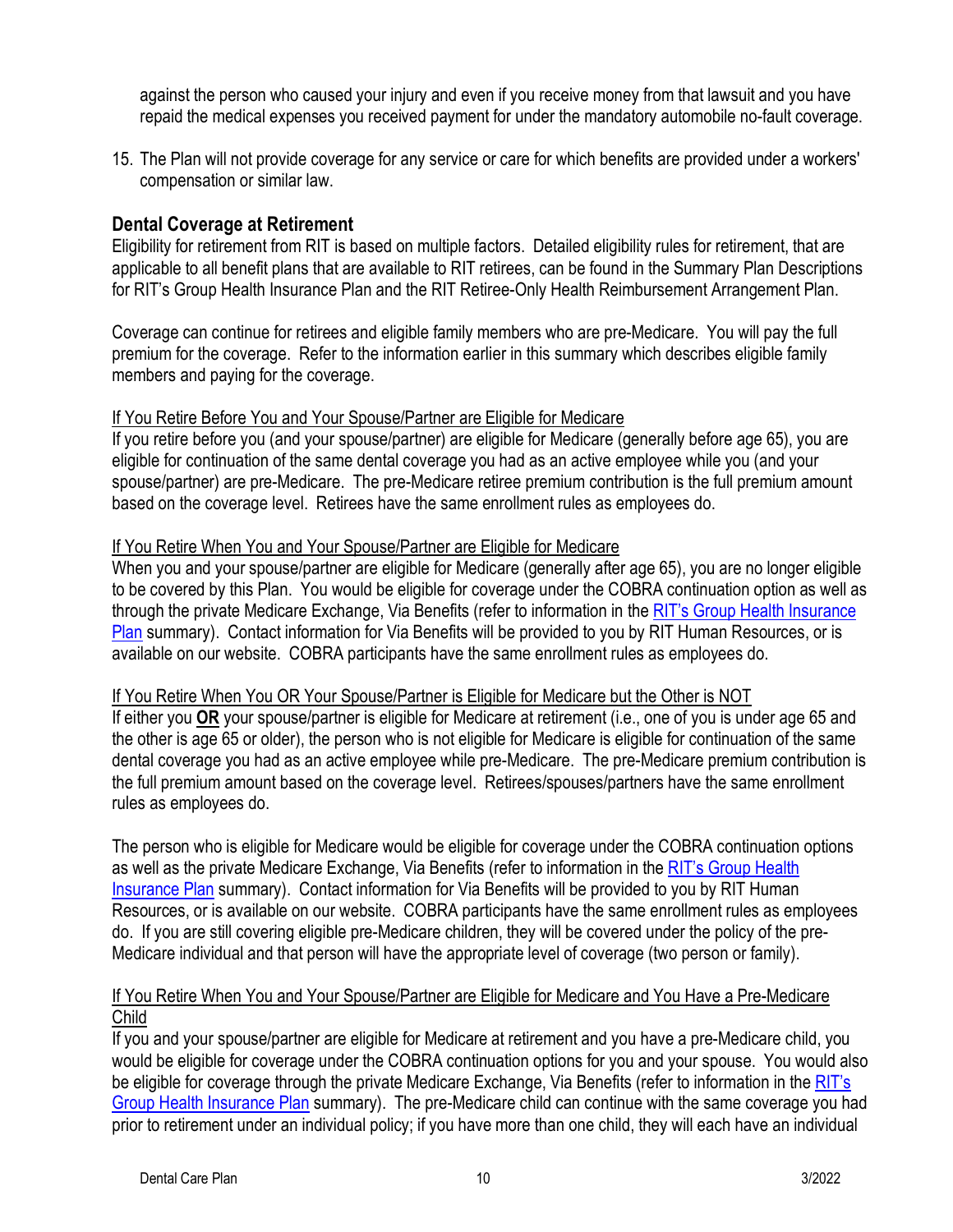pre-Medicare policy. The pre-Medicare premium contribution is the full premium amount for individual coverage. The pre-Medicare child has the same enrollment rules as employees do.

# <span id="page-10-0"></span>**Dental Coverage When Approved for RIT Long-Term Disability (LTD)**

Regular full-time employees who are approved for long-term disability by RIT's insurance company are eligible for dental coverage under this plan as outlined below. Refer to the information earlier in this summary which describes eligible family members and paying for the coverage.

*If your LTD effective date is prior to January 1, 2019*, coverage will continue while approved for LTD. Coverage under this plan will end when RIT's LTD insurance company determines that you are no longer eligible for LTD if you were not eligible for retirement from RIT on your LTD effective date.

When your LTD ends and you were eligible for RIT retirement on your LTD effective date, you (if you are pre-Medicare) and your eligible pre-Medicare family members would be eligible to continue coverage under this plan while pre-Medicare under the retiree rules described above.

*If your LTD effective date is in 2019 or after*, coverage will continue while approved for LTD for up to two years from the LTD effective date while pre-Medicare. Coverage under this plan will end before two years has elapsed when RIT's LTD insurance company determines that you are no longer eligible for LTD if you were not eligible for retirement from RIT on your LTD effective date.

When you reach the two year benefits continuation maximum and you were eligible for RIT retirement on your LTD effective date, you (if you are pre-Medicare) and your eligible pre-Medicare family members would be eligible to continue coverage while pre-Medicare under the retiree rules described above.

If your LTD ends before the two year benefit continuation maximum and you were eligible for RIT retirement on your LTD effective date, you (if you are pre-Medicare) and your eligible pre-Medicare family members would be eligible to continue coverage while pre-Medicare under the retiree rules described above.

# <span id="page-10-1"></span>**When You Die While You and/or Your Family Members are Covered Under This Plan**

Coverage continuation for your eligible survivors is based on multiple factors and is described below.

<span id="page-10-2"></span>*Upon Your Death if You are an Employee or LTD Recipient Who is Eligible to Retire or if You are Retired* If you die while employed at RIT and are retirement-eligible at the time of your death, RIT continues coverage for your pre-Medicare spouse/partner (who was your spouse or partner at the time of your death) and any eligible pre-Medicare child (who was your eligible child at the time of your death) at the appropriate level of coverage. For the first six months, RIT will subsidize the premium so your survivors are paying the same amount an employee would have paid for the same level of coverage. After the first six months, your survivors would pay the full premium for the coverage. Coverage for your surviving spouse/partner will end if he/she becomes married/partnered. Coverage for your surviving child will end when he/she no longer meets the Plan's eligibility requirements. Once eligible for Medicare, your suvivors would be eligible for coverage under the COBRA continuation option as well as through the private Medicare Exchange, Via Benefits (refer to information in the [RIT's Group Health Insurance Plan](https://www.rit.edu/fa/humanresources/sites/rit.edu.fa.humanresources/files/docs/SPD_Medical_and_Rx.pdf) summary). Contact information for Via Benefits will be provided to you by RIT Human Resources, or is available on our website. Survivors and COBRA participants have the same enrollment rules as employees do.

If you die while on RIT long-term disability (LTD) and you were retirement-eligible at the time your LTD was effective, RIT continues coverage for your pre-Medicare spouse/partner (who was your spouse or partner at the time of your death) and any eligible pre-Medicare child (who was your eligible child at the time of your death) at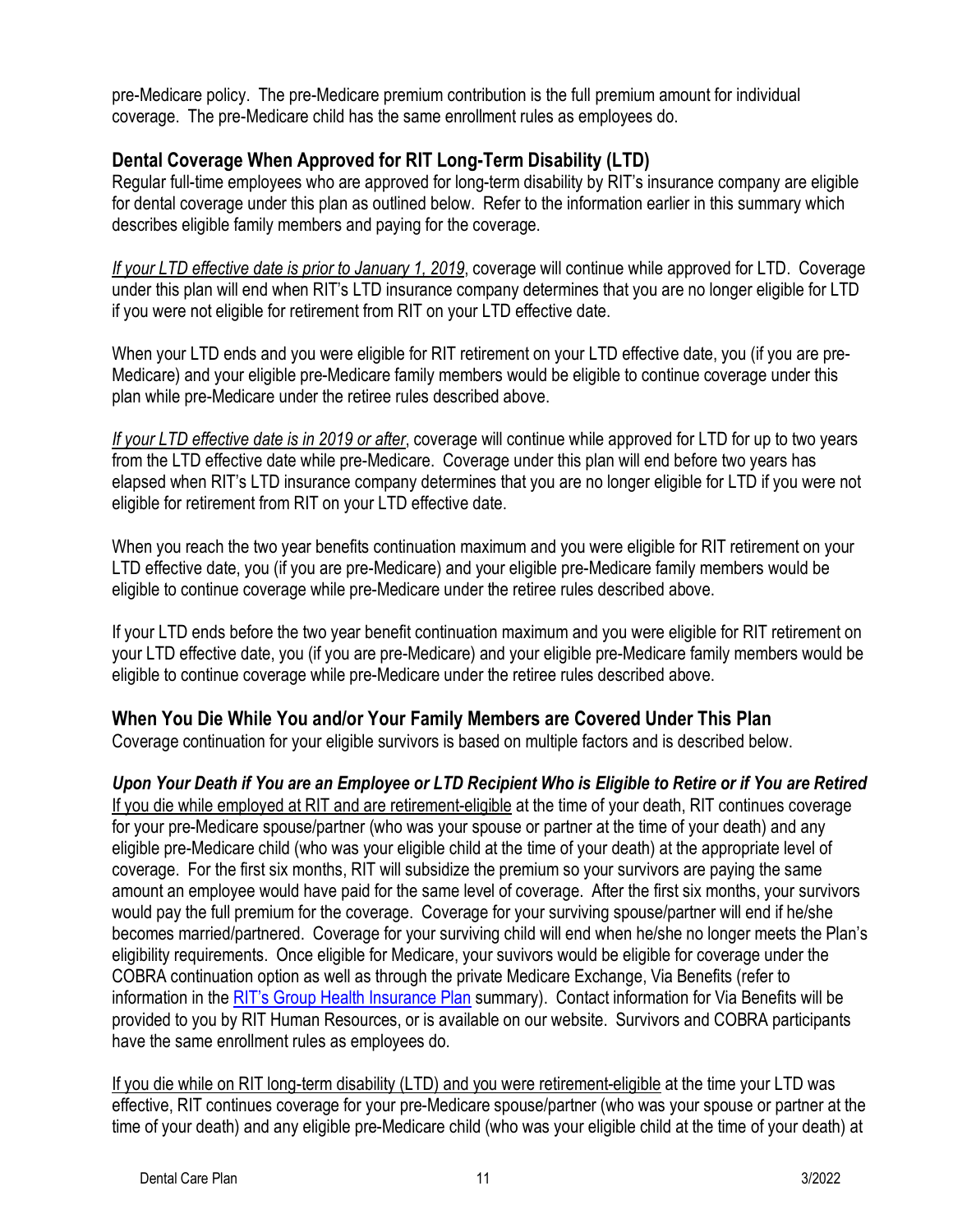the appropriate level of coverage. For the first six months, RIT will subsidize the premium so your survivors are paying the same amount an employee would have paid for the same level of coverage. After the first six months, your survivors would pay the full premium for the coverage. Coverage for your surviving spouse/partner will end if he/she becomes married/partnered. Coverage for your surviving child will end when he/she no longer meets the Plan's eligibility requirements. Once eligible for Medicare, your survivors would be eligible for coverage under the COBRA continuation option as well as through the private Medicare Exchange, Via Benefits (refer to information in the [RIT's Group Health Insurance Plan](https://www.rit.edu/fa/humanresources/sites/rit.edu.fa.humanresources/files/docs/SPD_Medical_and_Rx.pdf) summary). Contact information for Via Benefits will be provided to you by RIT Human Resources, or is available on our website. Survivors and COBRA participants have the same enrollment rules as employees do.

If you are retired at the time of your death, RIT continues coverage for your pre-Medicare spouse/partner (who was your spouse or partner at the time of your retirement from RIT) and any eligible pre-Medicare child (who was your eligible child at the time of your retirement from RIT) at the appropriate level of coverage. They would continue to pay the full premium for the coverage. Coverage for your surviving spouse/partner will end if he/she becomes married/partnered. Coverage for your surviving child will end when he/she no longer meets the Plan's eligibility requirements. Once eligible for Medicare, your survivors would be eligible for coverage under the COBRA continuation option as well as through the private Medicare Exchange, Via Benefits (refer to information in the [RIT's Group Health Insurance Plan](https://www.rit.edu/fa/humanresources/sites/rit.edu.fa.humanresources/files/docs/SPD_Medical_and_Rx.pdf) summary). Contact information for Via Benefits will be provided to you by RIT Human Resources, or is available on our website. COBRA participants have the same enrollment rules as employees do.

# <span id="page-11-0"></span>*Upon Your Death if You are Not Eligible to Retire*

The following rules are in effect for the death of an individual who was not retirement eligible:

If you die while employed at RIT and are not retirement eligible at the time of your death, your eligible family members will be offered continuation of coverage under COBRA. If COBRA is elected, RIT will subsidize the COBRA premium for the first six months so the survivor is paying the same amount the employee would have paid for the same level of coverage.

If you die while on RIT long-term disability (LTD) and were not retirement-eligible at the time your LTD was effective, your eligible family members will be offered continuation of coverage under COBRA. If COBRA is elected, RIT will subsidize the COBRA premium for the first six months so the survivor is paying the same amount the employee would have paid for the same level of coverage.

COBRA participants have the same enrollment rules as employees do. Refer to the section in this summary titled "When You are Eligible for COBRA."

# <span id="page-11-1"></span>**Cancelling Coverage for Non-Payment**

RIT's outside administrator, Lifetime Benefit Solutions (LBS), bills employees who are on an unpaid leave of absence or whose pay is too small to take payroll deductions, LTD recipients whose LTD payment is too small to take the deduction, and pre-Medicare retirees/spouses/partners/survivors, for the applicable contributions.

There is a grace period before coverage is cancelled for non-payment. If LBS does not receive the full premium amount by the last day of the second month, coverage will be cancelled as of the last day of the second month. For example:

| March 11 | LBS issues bill for April coverage                         |
|----------|------------------------------------------------------------|
| April 1  | Payment is due for April coverage                          |
| April 5  | LBS sends a reminder notice for April coverage if not paid |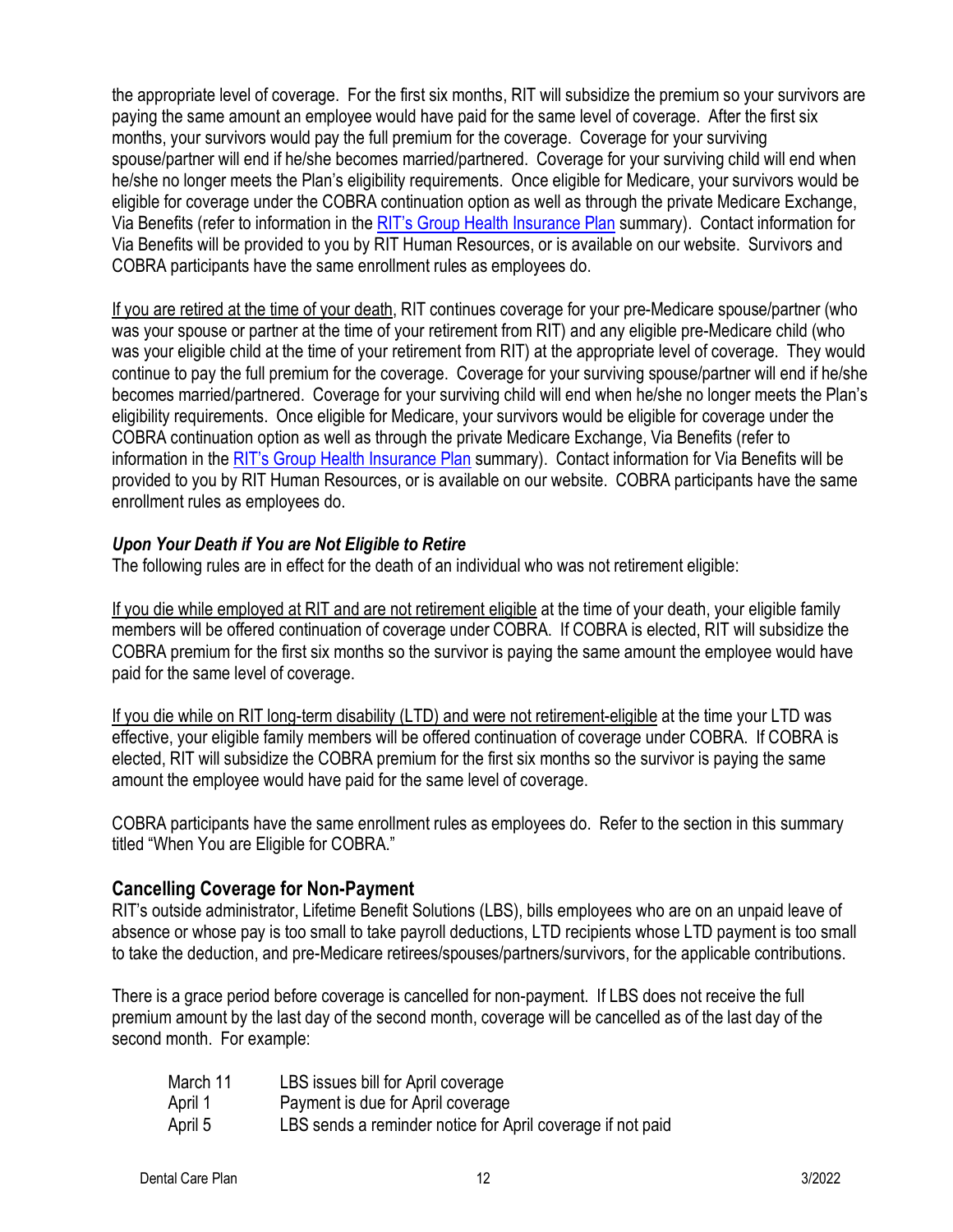- May 1 **Payment is due for May coverage**
- May 31 Coverage is cancelled effective May 31 if payment for April coverage is not received

The first time coverage is cancelled for non-payment, there is a three-month waiting period before you can reenroll in coverage; coverage will not be retroactive. Before you can re-enroll, you must pay the outstanding balance owed as well as the premium for the first month's coverage. Payment must be with a cashier's or bank check, electronic funds transfer (EFT) from your bank account, money order, or credit card.

If coverage is cancelled again for non-payment, there is a six-month waiting period before you can re-enroll in coverage; coverage will not be retroactive. Before you can re-enroll, you must pay the outstanding balance owed as well as the premium for the first month's coverage. Payment must be with a cashier's or bank check, electronic funds transfer (EFT) from your bank account, money order, or credit card.

# <span id="page-12-0"></span>**When Coverage Ends**

Your employee dental coverage under this plan ends the last day of the month in which

- Your employment ends\*;
- You are an adjunct employee and you are not working for RIT;
- You are a less than 9-month employee and you are not working for RIT;
- Your employment ends under the RIT Severance Plan (coverage does not continue during the severance period, unless you elect coverage under COBRA);
- You retire from RIT and you (or your spouse/partner/child) are eligible for Medicare, the pre-Medicare coverage ends on the last day of the month in which you retire for the Medicare-eligible individual(s). You would be eligible for coverage under COBRA as well as under the private Medicare Exchange, Via Benefits;
- You no longer meet the Plan's eligibility requirements; this includes transfer to an employment category that is not eligible for coverage under the Plan;
- You stop making required contributions;
- You die; or
- RIT discontinues the Plan.

*\* Special Note for 9-month faculty:*

- *Coverage will end on June 30 for a faculty member on a 9-month contract, provided that the faculty member works until the end of the contract period, and the contract is not being renewed for the following academic year;*
- *Coverage for a faculty member on a 9-month contract will continue during the summer between the two academic years, provided that the contract is being renewed for the following academic year.*

*If you are retired*, your dental coverage under this plan ends the last day of the month

- before Medicare coverage is effective. Medicare is generally effective the first day of the month in which you reach age 65, but if your birthday is on the first of the month, it will be the first of the prior month. When you become eligible for Medicare, you would be eligible for coverage under the private Medicare Exchange, Via Benefits (see information in this summary for Medicare-eligible individuals);
- you stop making required contributions;
- you die; or
- RIT discontinues the Plan.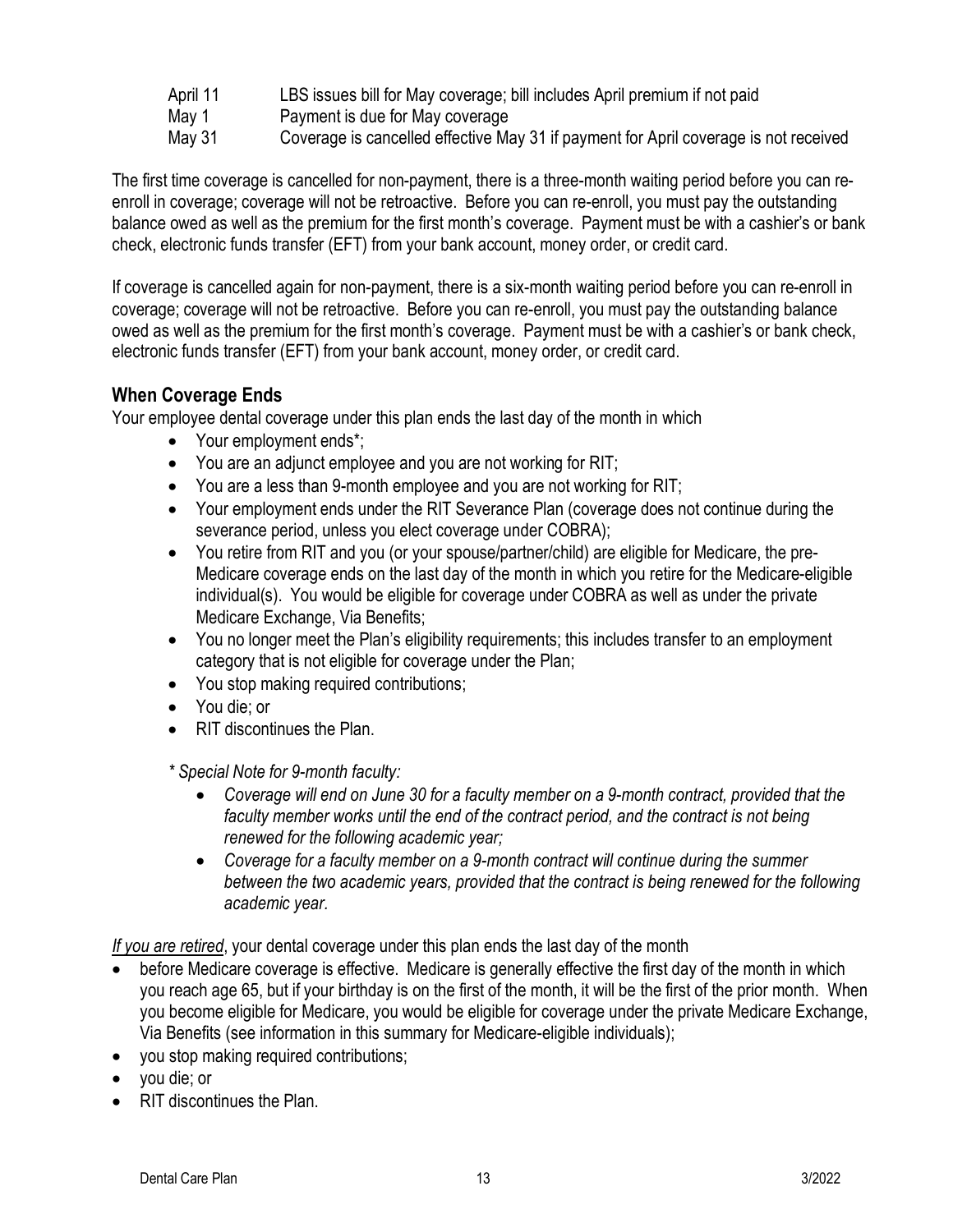*If you are a long-term disability recipient under RIT's LTD plan* and your LTD effective date was before January 1, 2019, your dental coverage under this plan ends the *earliest of*

- the last day of the month in which your LTD benefits end and you are not retirement eligible;
- you stop making required contributions;
- you die; or
- RIT discontinues the Plan.

*If you are a long-term disability recipient under RIT's LTD plan* and your LTD effective date was on or after January 1, 2019, your dental coverage under this plan ends the *earliest of*

- the last day of the month that is two years from the date your LTD became effective;
- the last day of the month in which your LTD benefits end and you are not retirement eligible;
- you stop making required contributions;
- you die;
- RIT discontinues the Plan.

Generally, your dependent's coverage ends when your coverage ends, except when you are retired and you or your spouse/partner/child becomes eligible for Medicare. The coverage rules for your Medicare-eligible spouse/partner/child are the same as for you as outlined above. However, a child's coverage would also end on the last day of the month in which he or she no longer meets the Plan's eligibility. In addition, your spouse's coverage ends the day you become divorced and your domestic partner's coverage ends the day your partnership terminates.

*If you are a surviving spouse/partner/child*, your dental coverage under this plan ends the *earliest of*

- the last day of the month before Medicare coverage is effective;
- you stop making required contributions;
- you remarry/re-partner (for the spouse/partner);
- you reach the age limit of the plan (for a child);
- you die;
- RIT discontinues the Plan

If it is determined that you or an eligible family member has submitted a fraudulent claim or fraudulent proof of eligibility, or has intentionally misrepresented any facts under a medical, prescription drug, vision or dental plan, you and all your dependents will be permanently ineligible for coverage under the RIT Medical and Prescription Drug Plan, the RIT Retiree-Only Health Reimbursement Arrangement Plan, the RIT Vision Care Plan, and the RIT Dental Care Plan.

# <span id="page-13-0"></span>*Coverage May Be Continued*

In certain circumstances, your coverage and that of your dependents may be continued beyond the date it normally would end. Coverage may continue as shown below, provided you make any required premium contributions.

- For a Disabled Child Coverage for an unmarried child who is physically or mentally incapable of selfsupport and who reached age 26 prior to 2019 may be continued beyond the age limit of the plan provided the disability occurred before that age and family coverage under this plan was in effect before the disability occurred. For a child reaching age 26 in 2019 or after, benefits will end the last day of the month in which the child reaches age 26.
- For a Personal Leave of Absence Coverage may continue while on a personal leave of absence of up to four months. For personal leaves of absence beyond four months, coverage is not continued.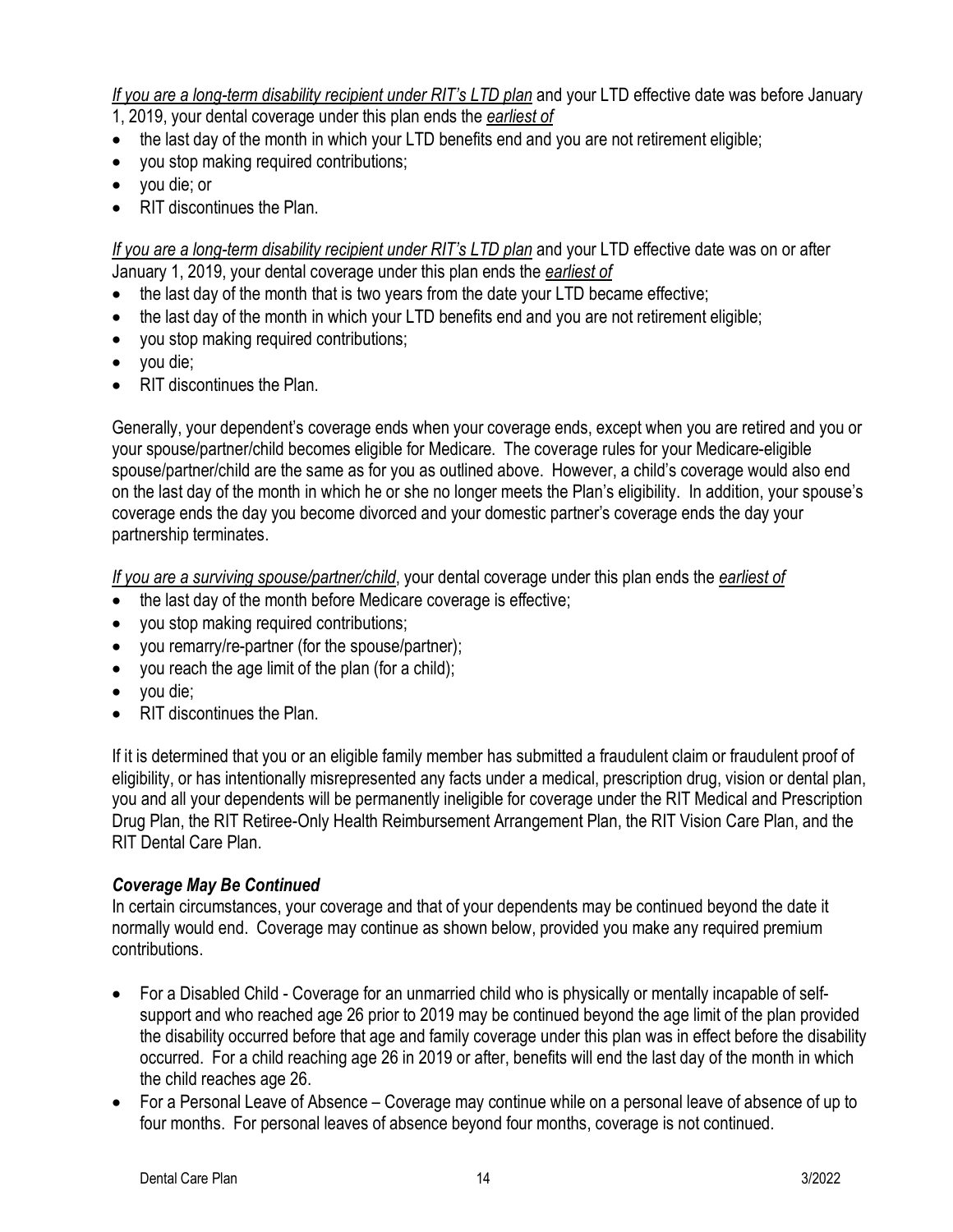• For a Professional Leave of Absence - Coverage is continued for up to two years while on an approved professional leave of absence, including a sabbatical. For professional leaves of absence beyond two years, coverage is not continued.

# <span id="page-14-0"></span>**When You Are Eligible for COBRA**

The following contains important information about your right to COBRA continuation coverage, which is a temporary extension of coverage under the Plan. This information explains COBRA continuation coverage, when it may become available to you and your family, and what you need to do to protect the right to receive it.

The right to COBRA continuation coverage was created by a federal law, the Consolidated Omnibus Budget Reconciliation Act of 1985 (COBRA). COBRA continuation coverage can become available to you and other members of your family when group health coverage would otherwise end.

**You may have other options available to you when you lose group health coverage.** For example, you may be eligible to buy an individual plan through the Health Insurance Marketplace. By enrolling in coverage through the Marketplace, you may qualify for lower costs on your monthly premiums and lower out-of-pocket costs. Additionally, you may qualify for a 30-day special enrollment period for another group health plan for which you are eligible (such as a spouse's plan), even if that plan generally doesn't accept late enrollees.

# **What is COBRA Continuation Coverage?**

COBRA continuation coverage is a continuation of the coverage when coverage would otherwise end because of a life event known as a "qualifying event." Specific qualifying events are listed later in this section. After a qualifying event, COBRA continuation coverage must be offered to each person who is a "qualified beneficiary." You, your spouse, and your eligible children could become qualified beneficiaries if coverage under the Plan is lost because of the qualifying event. Under the Plan, qualified beneficiaries who elect COBRA continuation coverage must pay for COBRA continuation coverage.

If you are an employee, spouse, or eligible child, you will become a qualified beneficiary if an employee loses coverage. An eligible employee, covered spouse or covered eligible child are entitled to an additional 18 months of coverage under the Plan because one of the following qualifying events happen:

- You no longer meet the Plan's eligibility requirements; this includes transfer to an employment category that is not eligible for coverage under the Plan;
- Your approved leave of absence ends (personal, professional, Family and Medical Leave Act, New York State Paid Family Leave) and you do not return to work; or
- Your approved leave of absence continues, but the maximum benefits continuation period is reached (i.e., coverage ends); or
- Your employment ends for any reason other than your gross misconduct.

If you are the spouse of an employee, you will become a qualified beneficiary if you lose your coverage. You are entitled to an additional 36 months of coverage under the Plan because any of the following qualifying events happen:

- Your spouse dies:
- Your spouse becomes entitled to Medicare benefits (under Part A, Part B, or both); or
- You become divorced or legally separated from your spouse.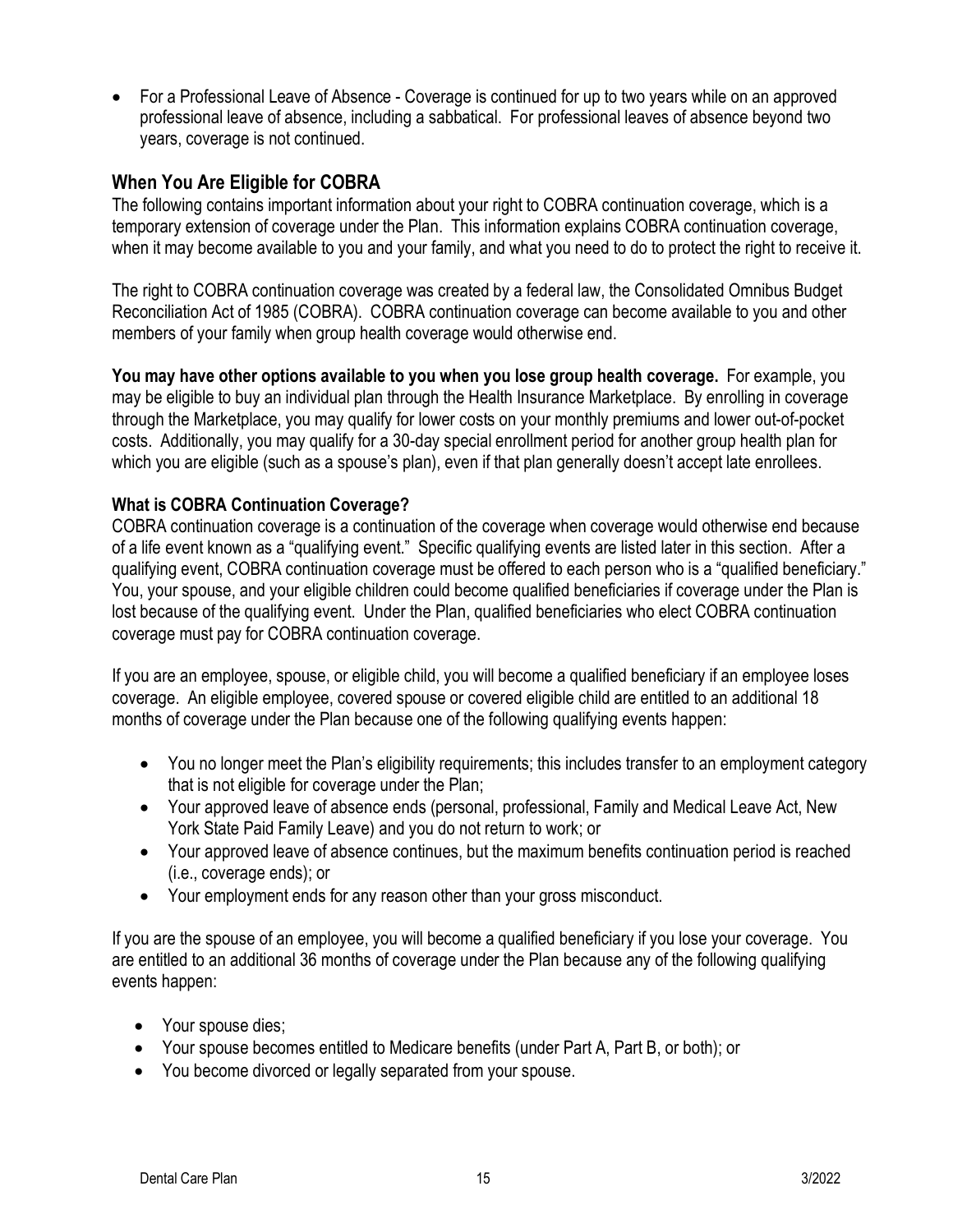Your eligible children will become qualified beneficiaries if they lose coverage. They are entitled to an additional 36 months of coverage under the Plan because any of the following qualifying events happen:

- The parent-employee dies;
- The parent-employee becomes entitled to Medicare benefits (Part A, Part B, or both);
- The parents become divorced or legally separated; or
- The child stops being eligible for coverage under the Plan as an eligible child.

**Note regarding domestic partners and their children**: Under federal law, the domestic partner and/or children of a domestic partner are not considered qualified beneficiaries. However, RIT does extend continuing coverage to these individuals as though they were COBRA-eligible.

# **When is COBRA Coverage Available?**

The Plan will offer COBRA continuation coverage to qualified beneficiaries only after the Plan's COBRA Administrator has been notified that a qualifying event has occurred. The employer must notify the COBRA administrator of the following qualifying events:

- the end of employment or change in employment or benefits eligibility;
- death of the employee; or
- the employee's becoming entitled to Medicare benefits (under Part A, Part B, or both).

**For all other qualifying events (divorce or legal separation of the employee and spouse or an eligible child's losing eligibility for coverage as an eligible child), you must notify RIT Human Resources in writing within 60 days after the qualifying event occurs.** The employee or family member can provide notice on behalf of themselves, as well as other family members affected by the qualifying event. Written notice of the qualifying event should be sent to RIT Human Resources, at the address provided at the end of this summary, and should include the following information:

Request Date (month/day/year) Employee Name Employee ID Number Name of person losing coverage Relationship to employee Address for person losing coverage Reason for loss of coverage (additional documentation may be requested) Date coverage was lost (month/day/year)

# **How is COBRA Coverage Provided?**

Once the Plan Administrator receives notice that a qualifying event has occurred, COBRA continuation coverage will be offered to each of the qualified beneficiaries. Each qualified beneficiary will have an independent right to elect COBRA continuation coverage. Covered employees may elect COBRA continuation coverage on behalf of their spouses, and parents may elect COBRA continuation coverage on behalf of their children.

COBRA continuation coverage is a temporary continuation of coverage that generally lasts for 18 months due to employment termination or the employee becoming ineligible for coverage. Certain qualifying events, or a second qualifying event during the initial period of coverage, may permit a beneficiary to receive a maximum of 36 months of coverage; these events include the death of the employee, the employee's becoming entitled to Medicare benefits (under Part A, Part B, or both), your divorce or legal separation, or an eligible child's losing eligibility as an eligible child.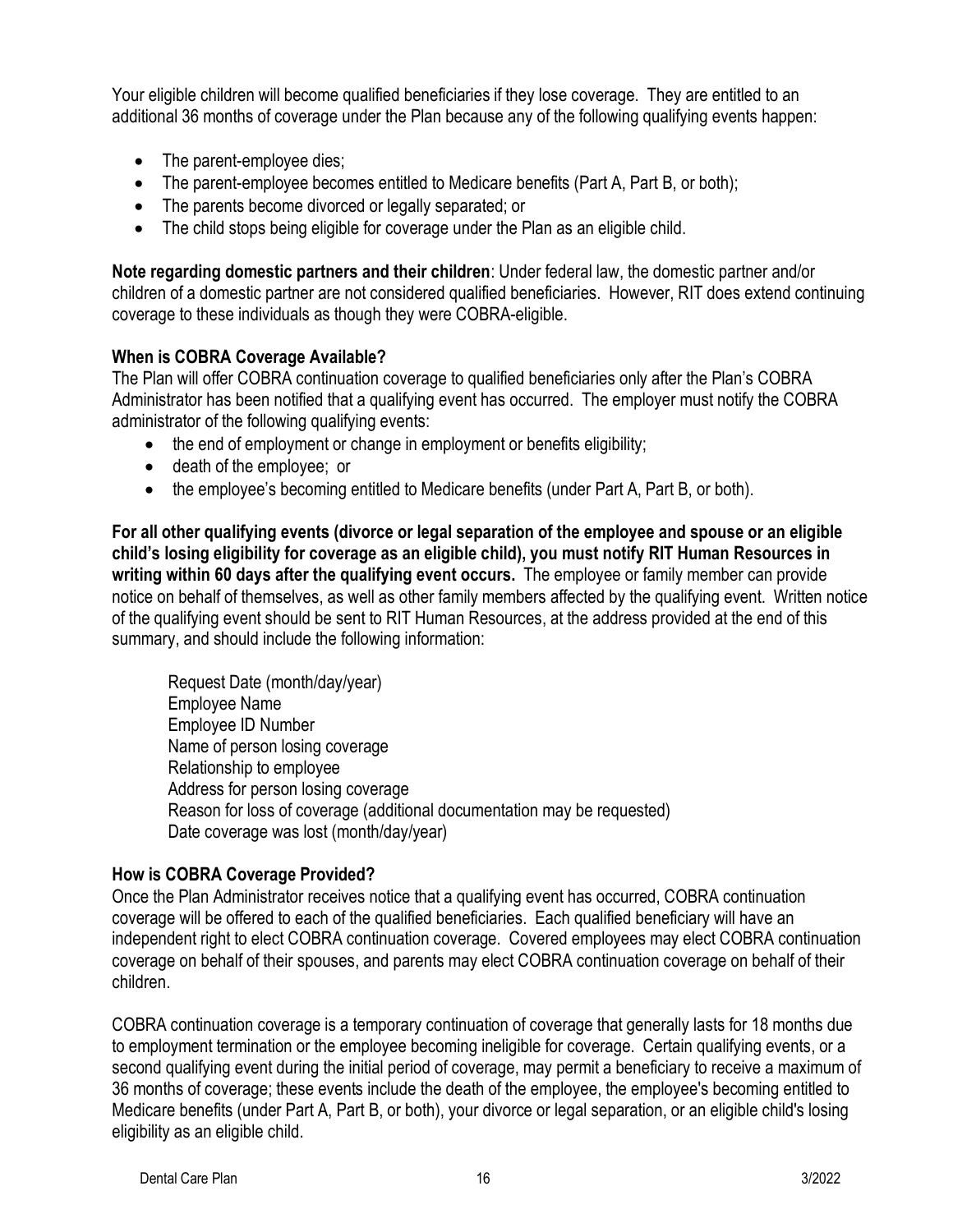There are also ways in which this 18-month period of COBRA continuation coverage can be extended.

#### *Disability extension of 18-month period of continuation coverage*

If you or anyone in your family covered under the Plan is determined by the Social Security Administration to be disabled and you notify the Plan Administrator in a timely fashion, you and your entire family may be entitled to receive up to an additional 11 months of COBRA continuation coverage, for a total maximum of 29 months. The disability would have to have started at some time before the 60th day of COBRA continuation coverage and must last at least until the end of the 18-month period of continuation coverage.

#### *Second qualifying event extension of 18-month period of continuation coverage*

If your family experiences another qualifying event during the 18 months of COBRA continuation coverage, the spouse and eligible children in your family can get up to 18 additional months of COBRA continuation coverage, for a maximum of 36 months, if notice of the second qualifying event is properly given to the Plan. This extension may be available to the spouse and any eligible children receiving continuation coverage if the employee or former employee dies, becomes entitled to Medicare benefits (under Part A, Part B, or both), or gets divorced or legally separated, or if the eligible child stops being eligible under the Plan as an eligible child. This extension is only available if the second qualifying event would have caused the spouse or eligible child to lose coverage under the Plan had the first qualifying event not occurred.

#### **Are there other coverage options besides COBRA Continuation Coverage?**

Yes. Instead of enrolling in COBRA continuation coverage, there may be other coverage options for you and your family through the Health Insurance Marketplace, Medicaid, or other group health plan coverage options (such as a spouse's plan) through what is called a "special enrollment period." Some of these options may cost less than COBRA continuation coverage. You can learn more about many of these options at [www.healthcare.gov.](http://www.healthcare.gov/)

# **Paying for Continuation Coverage**

You do not have to show that you are insurable to choose COBRA continuation coverage. However, under the law, you may have to pay all or part of the premium for your continuation coverage. Your employer reserves the right to charge an additional 2% administration fee in addition to the regular premium.

For disability extensions up to 29 months if an individual is determined to be disabled (for Social Security disability purposes) Rochester Institute of Technology reserves the right to charge an additional 50% of the regular premium. There is a grace period of at least 30 days for payment of the regularly scheduled premium. The law also says, that at the end of the 18 month or 3 year continuation coverage period, you must be allowed to enroll in an individual conversion health plan provided under your insurance carrier.

#### **Grace period for monthly payments**

Although monthly payments are due on the first day of each month of COBRA coverage, COBRA participants will be given a grace period of 30 days to make each monthly payment. COBRA coverage will be provided for each month as long as payment is made before the end of the grace period for that payment, but coverage is subject to being suspended as explained below.

If payment is made after the due date but before the end of the 30-day grace period for that month, health coverage may be suspended as of the first day of the month when payment was due. Coverage will be retroactively reinstated (going back to the first day of the month) when the payment for that month is received. Any claim(s) submitted for reimbursement while coverage is suspended may be denied and may have to be resubmitted once coverage is reinstated.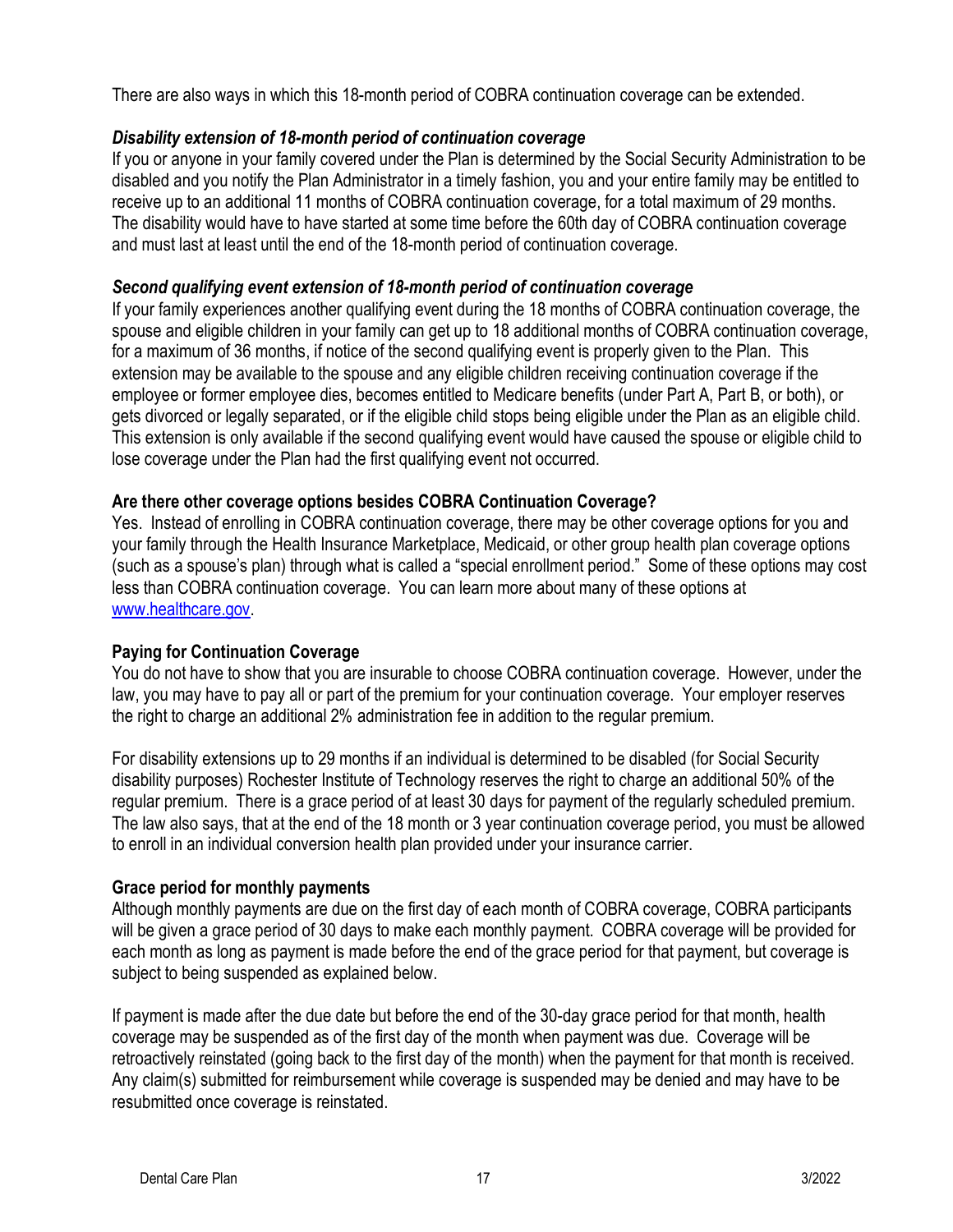# **Termination of Continuation Coverage**

The law also provides that your continuation coverage may be terminated for any of the following five reasons:

- 1. Rochester Institute of Technology no longer provides group dental coverage to any of its employees;
- 2. The premium for your continuation coverage is not paid on time;
- 3. You become covered by another group plan, unless the plan contains any exclusions or limitations with respect to any pre-existing condition you or your covered dependents may have Rochester Institute of Technology must limit pre-existing exclusion period to no more than 12 months (18 for a late entrant)). A plan's pre-existing conditions exclusion period will be reduced by each month that you and your family had continuous health coverage (including COBRA continuation coverage) with no break in coverage greater than 63 days. Please note that exclusions and limitations with respect to pre-existing condition requirements have been eliminated for children 19 years of age and under through the Patient Protection and Affordable Care Act (also known as Health Care Reform). Pre-existing conditions exclusions and limitations will no longer apply after 2014;
- 4. You become entitled to Medicare;
- 5. You extend coverage for up to 29 months due to your disability and there has been a final determination that you are no longer disabled.

# **If You Have Questions**

If you have questions, contact your benefits representative in the Human Resources Department. For more information about your rights under ERISA, including COBRA, the Patient Protection and Affordable Care Act, and other laws affecting group health plans, contact the nearest Regional or District Office of the U.S. Department of Labor's Employee Benefits Security Administration (EBSA) in your area or visit the EBSA website at [www.dol.gov/ebsa.](http://www.dol.gov/ebsa) (Addresses and phone numbers of Regional and District EBSA Offices are available through EBSA's website). For more information about the Marketplace, visit [www.HealthCare.gov.](http://www.healthcare.gov/)

# **Keep Your Plan Informed of Address Changes**

In order to protect your family's rights, you should keep the Plan Administrator informed of any changes in the addresses of family members.You should also keep a copy, for your records, of any notices you send to the Plan Administrator.

# **Plan Contact Information for return of COBRA Election Forms and Premium Payments:**

P&A Group 17 Court Street, Suite 500 Buffalo, NY 14202 Attn: RIT COBRA

Written notice is considered to have been made on the date the notice is postmarked or, if notice is delivered by carrier or in person, the date it is signed as being received by that office.

All notices must include: the name and address of the employee covered under the Plan, the name(s) and address(es) of the Qualified Beneficiary(ies), the Qualifying Event and the date the event happened.

# **FAILURE TO NOTIFY THE PLAN IN A TIMELY MANNER WILL RESULT IN LOSS OF ELIGIBILITY FOR COBRA CONTINUATION COVERAGE**.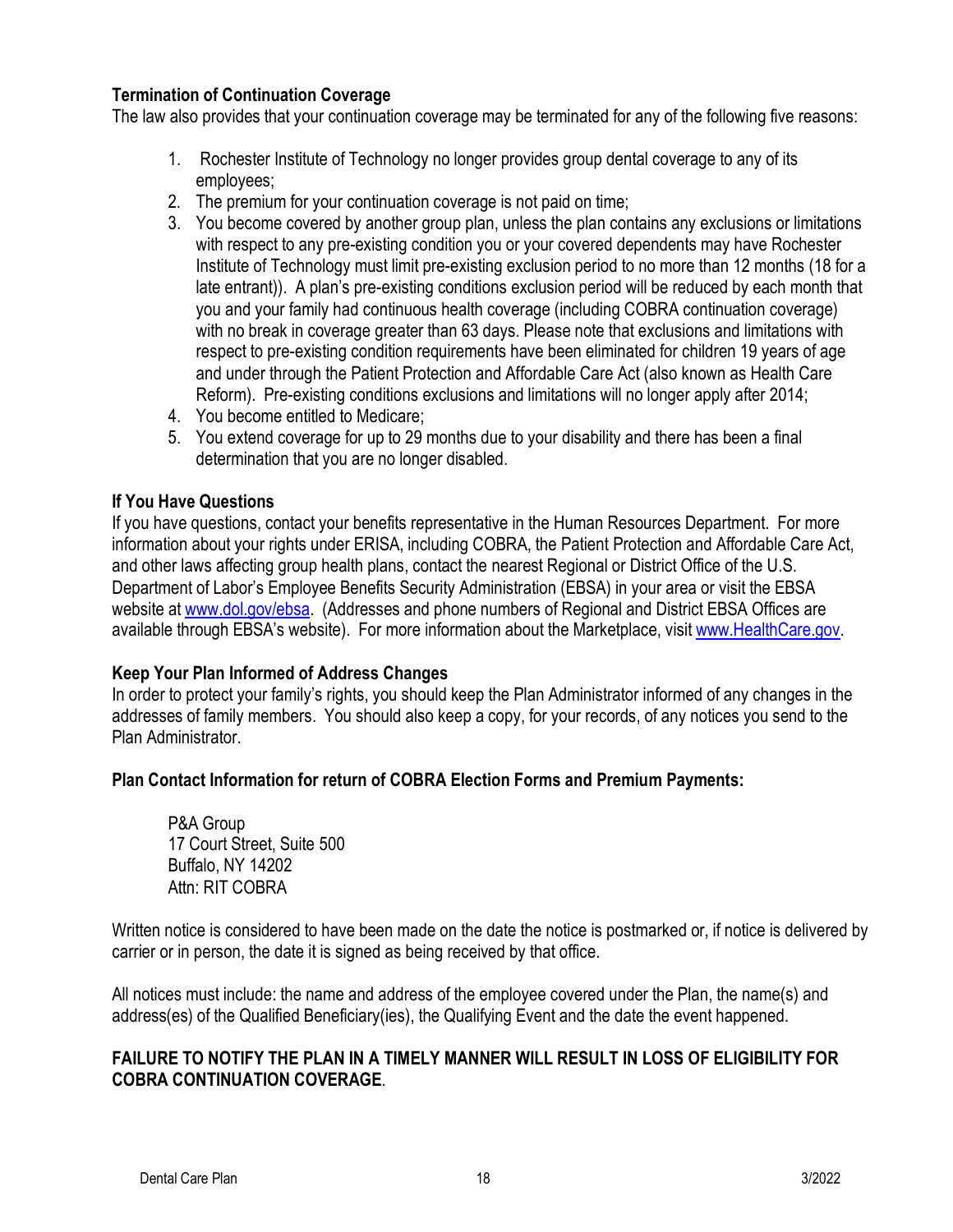# <span id="page-18-0"></span>**Statement of ERISA Rights**

As a participant in the Plan, you are entitled to certain rights and protections under the Employee Retirement Income Security Act of 1974 (ERISA). ERISA provides that all plan participants shall be entitled to:

#### **Receive Information about Your Plan and Benefits**

Examine, without charge, at the Plan Administrator's office and at other specified locations, such as other worksites, all documents governing the plan, including insurance contracts, collective bargaining agreements and a copy of the latest annual report (Form 5500 Series) filed by the plan with the U. S. Department of Labor and available at the Public Disclosure Room of the Employee Benefit Security Administration.

Receive a summary of the plan's annual financial report, if any. The Plan Administrator is required by law to furnish each participant with a copy of this summary annual report.

#### **Continue Group Health Plan Coverage**

Continue health care coverage for yourself, spouse or eligible children if there is a loss of coverage under the plan as a result of a qualifying event. You or your dependents may have to pay for such coverage. Review this summary plan description and the documents governing the plan of the rules governing your COBRA continuation coverage rights.

You are entitled to a reduction or elimination of exclusionary periods of coverage for preexisting conditions under your group health plan, if you have creditable coverage from another plan. You should be provided a certificate of creditable coverage, free of charge, from your group health plan or health insurance issuer when you lose coverage under the plan, when you become entitled to elect COBRA continuation coverage, when your COBRA continuation coverage ceases, if you request it before losing coverage, or if you request it up to 24 months after losing coverage. Without evidence of creditable coverage, you may be subject to a preexisting condition exclusion for 12 months (18 months for late enrollees) after your enrollment date in your coverage.

# **Prudent Actions by Plan Fiduciaries**

In addition to creating rights for plan participants ERISA imposes duties upon the people who are responsible for the operation of the employee benefit plan. The people who operate your plan, called "fiduciaries" of the plan, have a duty to do so prudently and in the interest of you and other plan participants and beneficiaries. No one, including your employer or any other person, may fire you or otherwise discriminate against you in any way to prevent you from obtaining a welfare benefit or exercising your rights under ERISA.

#### **Enforce Your Rights**

If your claim for a welfare benefit is denied or ignored, in whole or in part, you have right to know why this was done, to obtain copies of documents relating to the decision without charge, and to appeal any denial, all within certain time schedules.

Under ERISA, there are steps you can take to enforce the above rights. For instance, if you request a copy of plan documents or the latest annual report from the plan and do not receive them in 30 days, you may file suit in a Federal court. In such a case, the court may require the plan administrator to provide the materials and pay you up to \$110 a day until you receive the materials, unless the materials were not sent because of reasons beyond the control of the administrator. If you have a claim for benefits which is denied or ignored, in whole or in part, you may file suit in a state or federal court. In addition, if you disagree with the plan's decision or lack thereof concerning the qualified status of a domestic relations order or a medical child support order, you may file suit in federal court.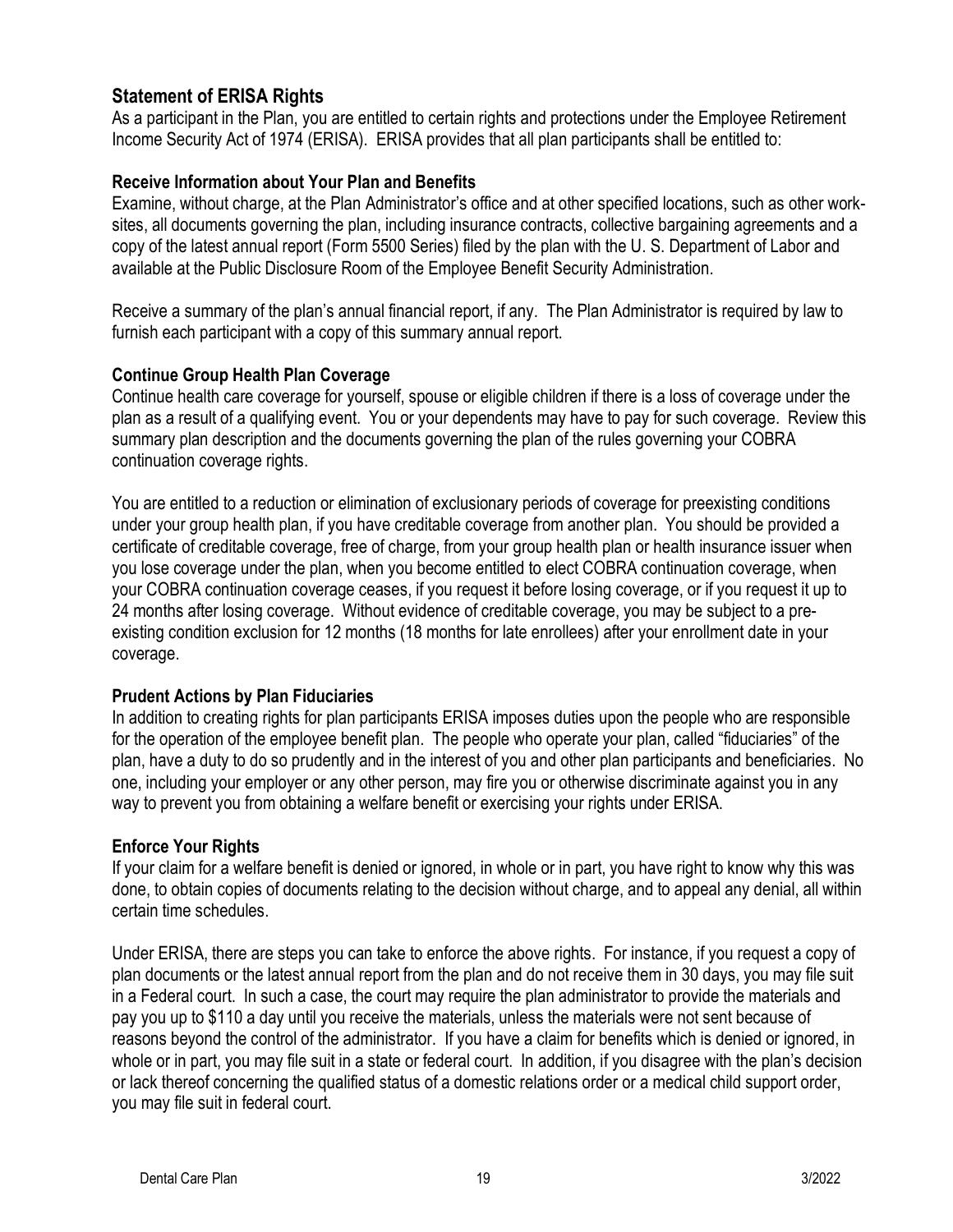If it should happen that the plan fiduciaries misuse the plan's money or if you are discriminated against for asserting your rights, you may seek assistance from the U. S. Department of Labor, or you may file suit in a federal court. The court will decide who should pay court costs and legal fees. If you are successful the court may order the person you have sued to pay these costs and fees. If you lose, the court may order you to pay these costs and fees, for example, if it finds your claim is frivolous.

# **Assistance with Your Questions**

If you have any questions about your Plan, you should contact the Plan Administrator. If you have any questions about this statement or about your rights under ERISA, or if you need assistance in obtaining documents from the Plan Administrator, you should contact the nearest office of the Employee Benefit Security Administration, U. S. Department of Labor, listed in your telephone directory or the Division of Technical Assistance and Inquiries, Employee Benefits Security Administration, U. S. Department of Labor, 200 Constitution Avenue N. W., Washington, D.C. 20210. You may also obtain certain publications about your rights and responsibilities under ERISA by calling the publication's hotline of the Employee Benefits Security Administration.

# <span id="page-19-0"></span>**Qualified Medical Child Support Orders ("QMCSOS")**

A medical child support order shall be filed with the plan administrator as soon as reasonably possible after it has been filed promptly upon the receipt of such order, the plan administrator shall notify the participant and each person eligible to receive benefits under the terms of the order ("alternate recipients") of its receipt and of the procedures set forth in this section 14.04.

The Participant and the alternate recipients may provide comments to the Plan Administrator with respect to the order during the 30 day period commencing as of the date the Plan Administrator sends them notice of receipt of the order. The Plan Administrator shall, within the 60 day period commencing as of the expiration of the 30 day comment period specified in the preceding sentence, determine whether the order is qualified and shall so notify the participant and the alternate recipients in writing of its decision. The parties may waive the 30 day comment period. If they do so, the 60 day period shall commence as of the date all parties have waived their rights to submit comments. The Plan Administrator's determination on the qualified status of an order is final. As soon as reasonably practicable following its notification that an order is "qualified," the Plan Administrator shall take such steps it deems appropriate to implement the order.

The Plan Administrator encourages parties to submit draft orders for "pre-approval" of their qualified status prior to their being submitted to a court for signature as such pre-approval will expedite approval procedures.

An alternate recipient may designate a representative for receipt of copies of notices that are sent to an alternate recipient with respect to a medical child support order.

# <span id="page-19-1"></span>**Notice of Privacy Practices**

This Notice describes how some of the Rochester Institute of Technology (the "Plan Sponsor") employee benefit plans administered by our carriers, vendors and/or any third-party administrator (collectively referred to in this notice as the "Plan," "we," "us," or "our"), may use and disclose Protected Health Information, as defined below, to carry out payment and health care operations, and for other purposes that are permitted or required by law. The plans covered by these regulations are RIT's Medical Care and Prescription Drug Plan, Retiree-Only Health Reimbursement Arrangement Plan, Dental Care Plan, Vision Care Plan, Beneflex, and Employee Assistance Program (the "Plan").

We are required by the privacy regulations issued under the Health Insurance Portability and Accountability Act of 1996 ("HIPAA") to maintain the privacy of Protected Health Information and to provide individuals covered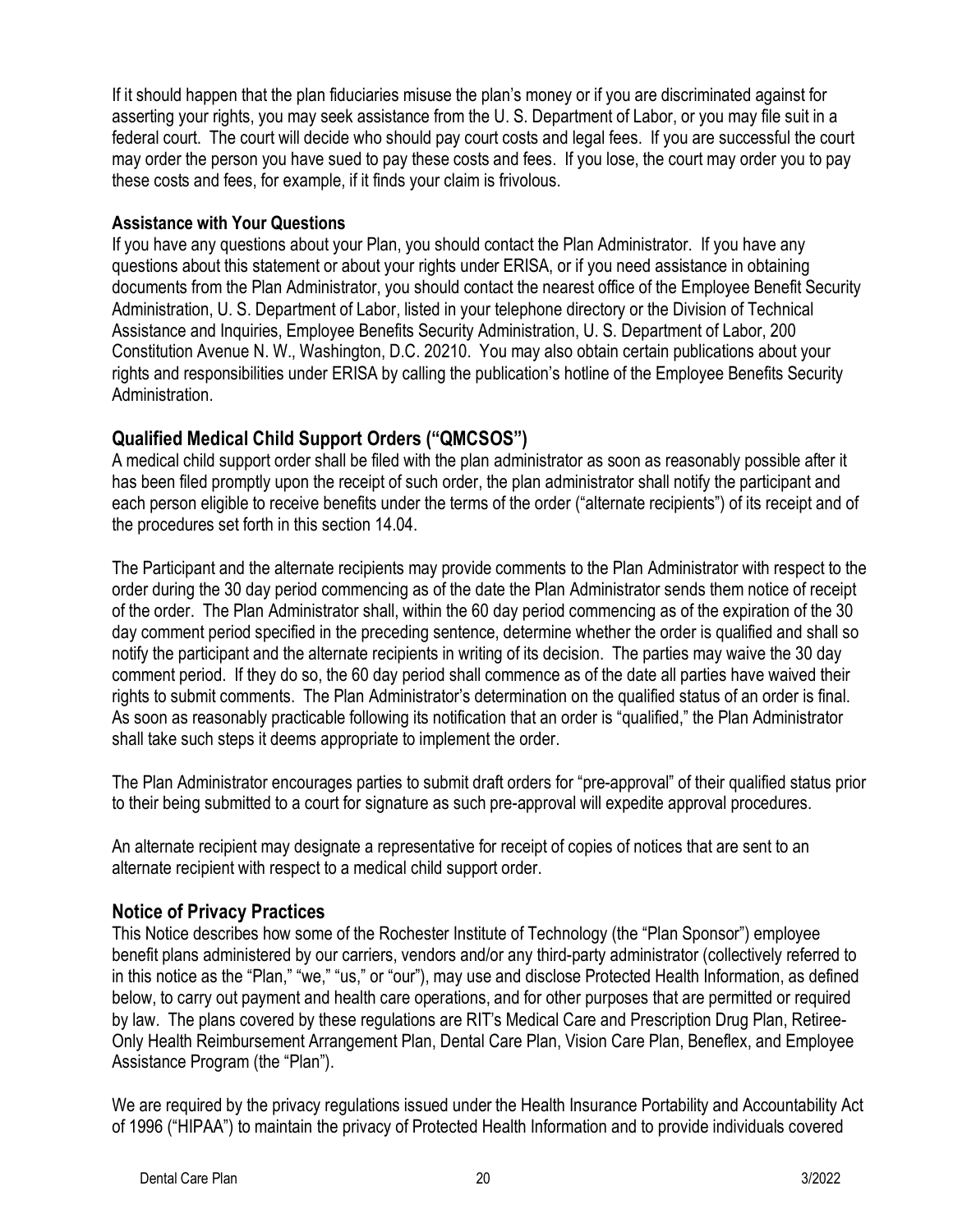under the Plan with notice of our legal duties and privacy practices concerning Protected Health Information. We are required to abide by the terms of this Notice so long as it remains in effect. We reserve the right to change the terms of this Notice of Privacy Practices as necessary and to make the new Notice effective for all Protected Health Information maintained by us. If we make material changes to our privacy practices, copies of revised notices will be provided to all participants in the Plan. Copies of RIT's current Notice may be obtained by using the contact information below, or can be found on RIT's HR website at [http://www.rit.edu/benefits.](http://www.rit.edu/benefits)

Protected Health Information ("PHI") means individually identifiable health information, as defined by HIPAA, that is created or received by the Plan and that relates to the past, present, or future physical or mental health or condition of an individual; the provision of health care to an individual; or the past, present, or future payment for the provision of health care to an individual; and that identifies the individual or for which there is a reasonable basis to believe the information can be used to identify the individual. PHI includes information of persons living or deceased.

# **Uses And Disclosures Of Your Protected Health Information**

The following categories describe different ways that we use and disclose PHI. For each category of uses and disclosures we will explain what we mean and, where appropriate, provide examples for illustrative purposes. Not every use or disclosure in a category will be listed. However, all of the ways we are permitted or required to use and disclose PHI will fall within one of the categories.

Your Authorization – We will not use or disclose your PHI for marketing purposes or sell your PHI unless you have signed a written authorization. Additionally, any other uses or disclosures not described in this Notice will be made only after you have signed a form authorizing the use or disclosure. You have the right to revoke that authorization in writing except to the extent that (1) we have taken action in reliance upon the authorization or (2) the authorization was obtained as a condition of obtaining coverage under the Plan and we have the right, under other law, to contest a claim under the coverage or the coverage itself.

Uses and Disclosures for Payment – There may be requests, uses, and disclosures of your PHI as necessary for payment purposes. For example, information regarding your medical procedures and treatment may be used to process and pay claims. Your PHI may also be disclosed for the payment of a health care provider or a health plan.

Uses and Disclosures for Health Care Operations – Your PHI may be used as necessary for our health care operations. Examples of health care operations include activities relating to the creation, renewal, or replacement of your Plan coverage, reinsurance, compliance, auditing, rating, business management, quality improvement and assurance, and other functions related to the Plan.

Treatment – Although the law allows use and disclosure of your PHI for purposes of treatment, as a group health plan, your information generally does not need to be disclosed for treatment purposes. Your physician or health care provider is required to provide you with an explanation of how they use and share your PHI for purposes of treatment, payment and health care operations.

Family and Friends Involved in Your Care – If you are available and do not object, your PHI may be disclosed to your family, friends, and others who are involved in your care or payment of a claim. If you are unavailable or incapacitated and it is determined that a limited disclosure is in your best interest, limited PHI may be shared with such individuals. For example, the Plan's claims administrator may use its professional judgment to disclose PHI to your spouse concerning the processing of a claim.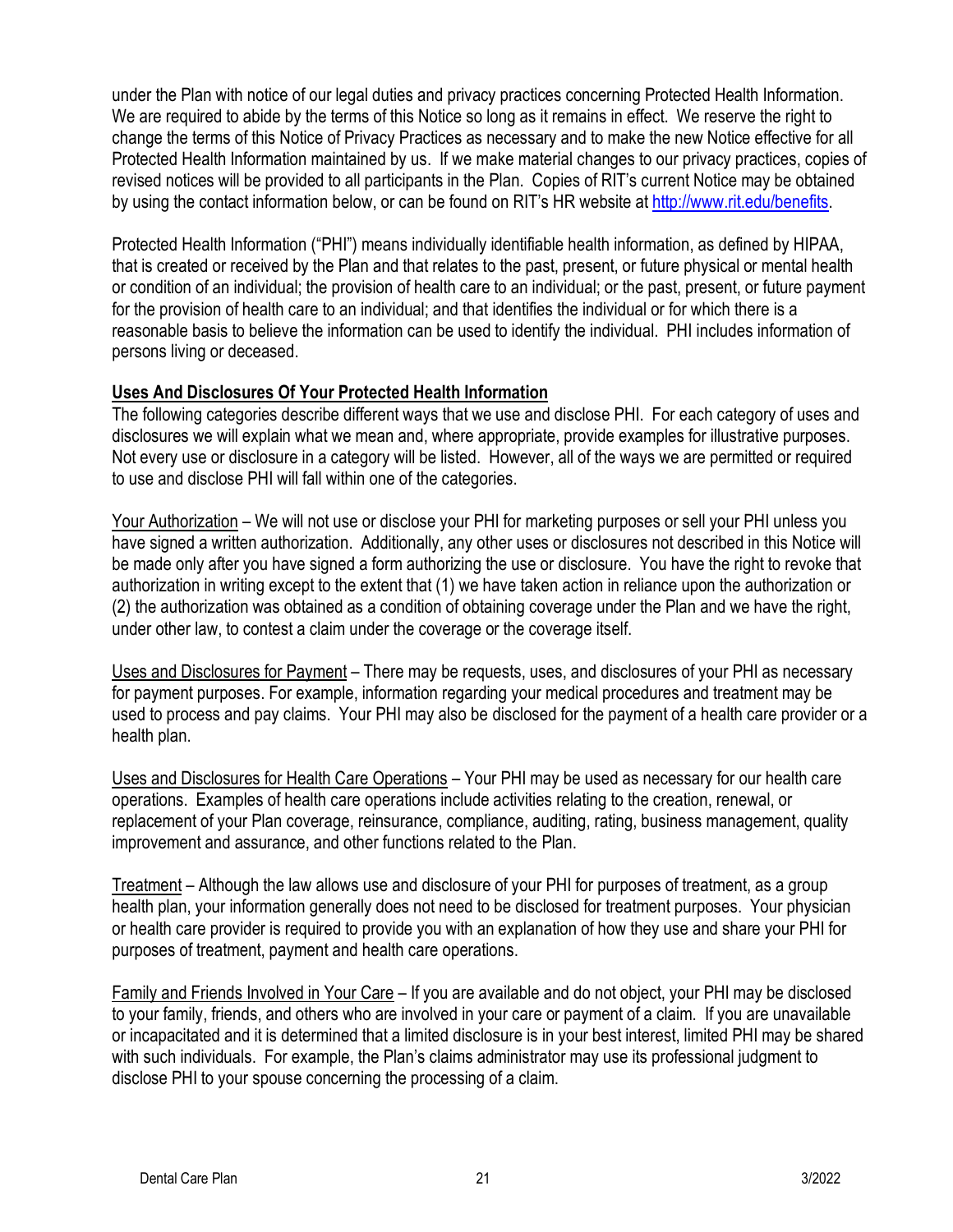Business Associates – At times we use outside persons or organizations to help us provide you with the benefits under the Plan. Examples of these outside persons and organizations might include vendors that process your claims. At times it may be necessary for us to provide certain of your PHI to one or more of these outside persons or organizations. Business Associates are also required by law to protect PHI.

Plan Sponsor – PHI may be disclosed to certain employees of the Plan Sponsor for the purpose of administering the Plan. These employees will use or disclose the PHI only as necessary to perform plan administration functions or as otherwise required by HIPAA, unless you have authorized additional disclosures. Your PHI cannot be used for employment purposes without your specific authorization.

Other Uses and Disclosures – There are certain other lawful uses and disclosures of your PHI without your authorization. Disclosures are allowed

- for any purpose required by law. For example, we may be required by law to use or disclose your PHI to respond to a court order.
- for public health activities, such as reporting of disease, injury, birth and death, and for public health investigations.
- if we suspect child abuse or neglect, or if we believe you to be a victim of abuse, neglect, or domestic violence, your PHI may be disclosed to the proper authorities.
- if authorized by law to a government oversight agency (e.g., a state insurance department) conducting audits, investigations, or civil or criminal proceedings.
- in the course of a judicial or administrative proceeding (e.g., to respond to a subpoena or discovery request).
- for law enforcement purposes, your PHI may be disclosed to the proper authorities.
- to coroners, medical examiners, and/or funeral directors consistent with law.
- for cadaveric organ, eye or tissue donation.
- for research purposes, but only as permitted by law.
- to avert a serious threat to health or safety.
- if you are a member of the military as required by armed forces services, and for other specialized government functions such as national security or intelligence activities.
- to workers' compensation agencies for your workers' compensation benefit determination.
- if required by law, your PHI will be released to the Secretary of the Department of Health and Human Services for enforcement of HIPAA.

In the event applicable law, other than HIPAA, prohibits or materially limits our uses and disclosures of PHI, as described above, uses or disclosure of your PHI will be restricted in accordance with the more stringent standard.

# **Rights That You Have**

Access to Your PHI – You have the right of access to copy and/or inspect your PHI that we maintain in designated record sets. You have the right to request that we send a copy of your PHI that we maintain in designated record sets to another person. Certain requests for access to your PHI must be in writing, must state that you want access to your PHI or that you want your PHI sent to another person (who must be named in the request), and must be signed by you or your representative (e.g., requests for medical records provided to us directly from your health care provider). We may charge you a fee for copying and postage.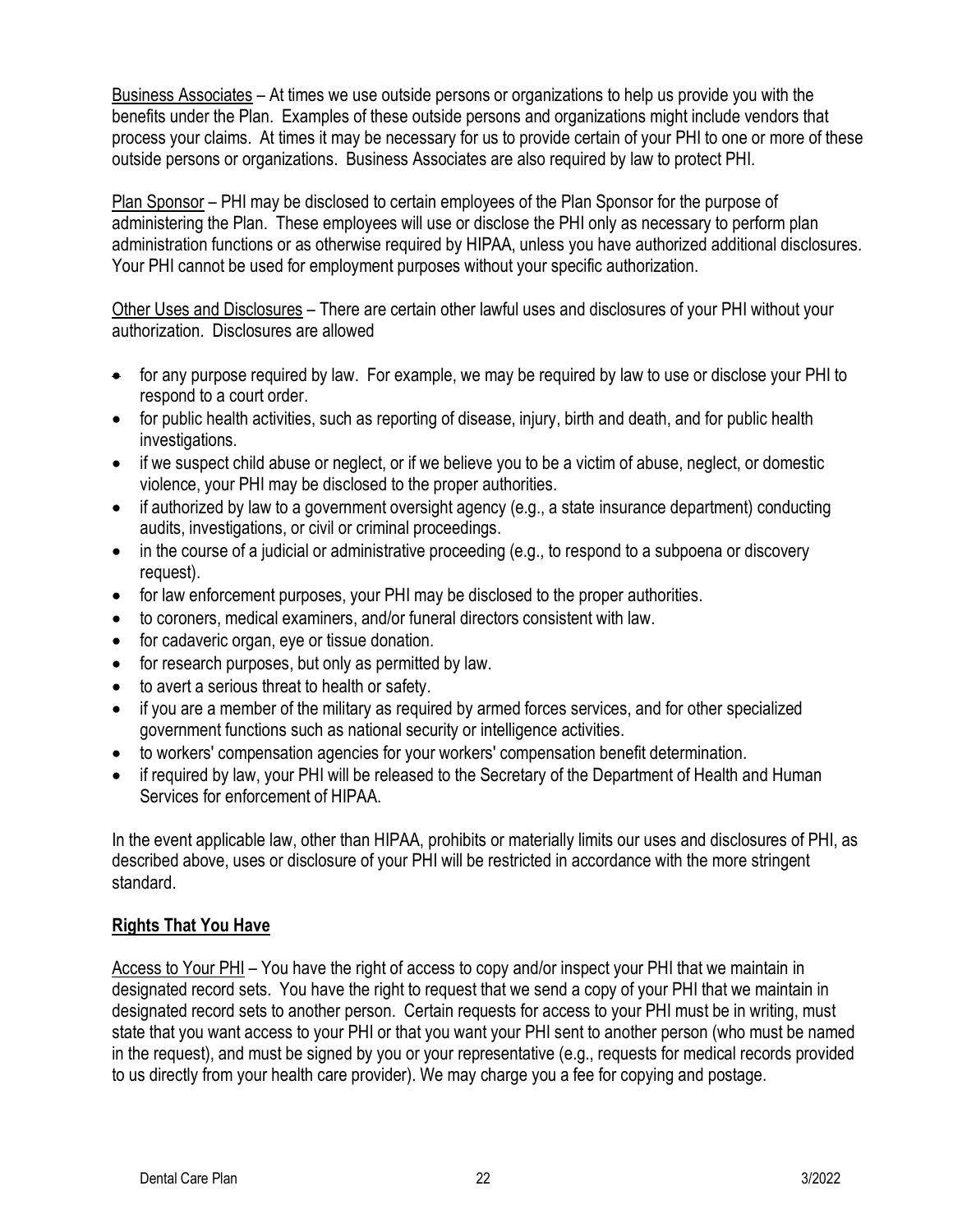Amendments to Your PHI – You have the right to request that PHI that we maintain about you be amended or corrected. We are not obligated to make all requested amendments but will give each request careful consideration. To be considered, your amendment request must be in writing, must be signed by you or your representative, and must state the reasons for the amendment/correction request.

Accounting for Disclosures of Your PHI – You have the right to receive an accounting of certain disclosures made of your PHI. Examples of disclosures that we are required to account for include those to state insurance departments, pursuant to valid legal process, or for law enforcement purposes. To be considered, your accounting requests must be in writing and signed by you or your representative. The first accounting in any 12-month period is free; however, we may charge you a fee for each subsequent accounting you request within the same 12-month period.

Restrictions on Use and Disclosure of Your PHI – You have the right to request restrictions on certain uses and disclosures of your PHI for insurance payment or health care operations, disclosures made to persons involved in your care, and disclosures for disaster relief purposes. For example, you may request that your PHI not be disclosed to your spouse. Your request must describe in detail the restriction you are requesting. Your request will be considered, but in most cases there is no legal obligation to agree to those restrictions. However, we will comply with any restriction request if the disclosure is to a health plan for purposes of payment or health care operations and the PHI pertains solely to a health care item or service that you have paid for out-of-pocket and in full. We retain the right to terminate an agreed-to restriction if we believe such termination is appropriate. In the event of a termination by us, we will notify you of such termination. You also have the right to terminate, in writing or orally, any agreed-to restriction. You may make a request for a restriction (or termination of an existing restriction) by contacting us at the telephone number or address below.

Request for Confidential Communications – You have the right to request that communications regarding your PHI be made by alternative means or at alternative locations. For example, you may request that messages not be left on voice mail or sent to a particular address. We are required to accommodate reasonable requests if you inform us that disclosure of all or part of your information could place you in danger. Requests for confidential communications must be in writing, signed by you or your representative, and sent to us at the address below.

Right to be Notified of a Breach – You have the right to be notified in the event that we (or one of our Business Associates) discover a breach of your unsecured PHI. Notice of any such breach will be made in accordance with federal requirements.

Right to a Copy of the Notice – If you have agreed to accept this Notice electronically, you have the right to a paper copy of this Notice upon request by contacting us at the telephone number or address below.

Complaints – If you believe your privacy rights have been violated, you can file a complaint with us in writing at the address below. You may also file a complaint in writing with the Secretary of the U.S. Department of Health and Human Services in Washington, D.C., within 180 days of a violation of your rights. There will be no retaliation for filing a complaint.

# **For Further Information**

If you have questions or need further assistance regarding this Notice, you may contact your benefits representative in RIT's Human Resources Department. The mailing address is 8 Lomb Memorial Dr., Rochester, NY 14623.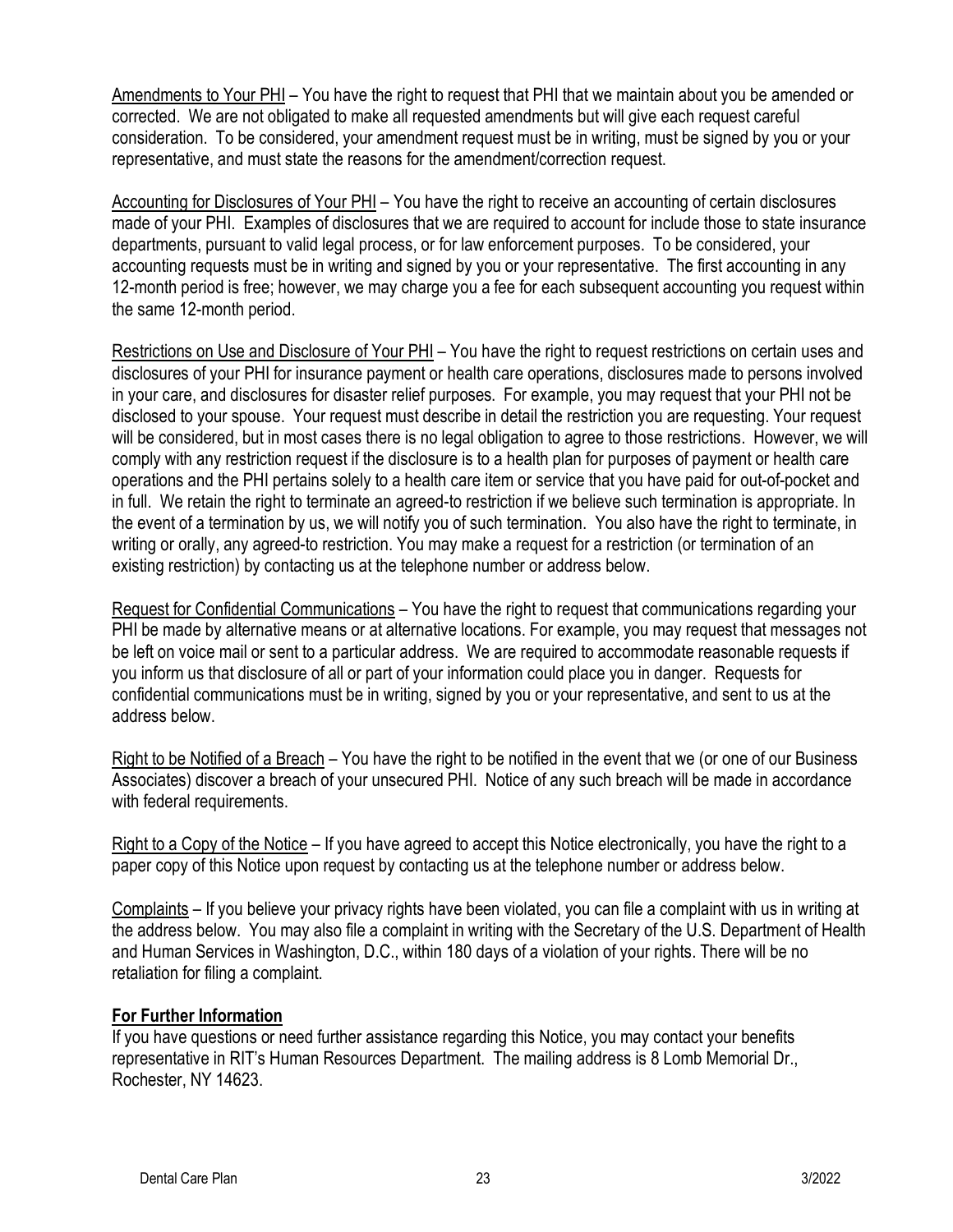# <span id="page-23-0"></span>**Administrative Claim Procedures**

Claims concerning eligibility, participation, contributions, or other aspects of the operation of the Plan should be in writing and directed to the Plan Administrator; this section does not apply to claims for benefits or services under the Plan because all claim decisions are made by the Plan's third party administrator, Excellus BlueCross BlueShield, to whom RIT has delegated this responsibility. The Plan Administrator will generally notify you of its decision within 90 days after it receives your claim.

However, if the Plan Administrator determines that special circumstances require an extension of time to decide your claim, the Plan Administrator may obtain an additional 90 days to decide the claim. Before obtaining this extension, the Plan Administrator will notify you, in writing and before the end of the initial 90-day period, of the special circumstances requiring the extension and the date by which the Plan Administrator expects to render a decision.

If your claim is denied in whole or in part, the Plan Administrator will provide you with a written or electronic notice that explains the reason or reasons for the decision, including specific references to Plan provisions upon which the decision is based, a description of any additional material or information that might be helpful to decide the claim (including an explanation of why that information may be necessary), a description of the appeals procedures and applicable filing deadlines and your right to bring an action under Section 502(a) of ERISA.

If you disagree with the decision reached by the Plan Administrator, you may submit a written appeal to the Plan Administrator requesting a review of the decision. Your written appeal must be submitted within 60 days of receiving the Plan Administrator's decision and should clearly state why you disagree with the Plan Administrator's decision. You may submit written comments, documents, records and other information relating to the claim even if such information was not submitted in connection with the initial claim for benefits. Additionally, upon request and free of charge, you may have reasonable access to and copies of all documents, records and other information relevant to the claim.

The Plan Administrator will generally decide your appeal within 60 days after it is received. However, if the Plan Administrator determines that special circumstances require an extension of time to decide the claim, it may obtain an additional 60 days to decide the claim. Before obtaining this extension, the Plan Administrator will notify you, in writing and before the end of the initial 60-day period, of the special circumstances requiring the extension and the date by which it expects to render a decision.

The Plan Administrator will provide you with written or electronic notice of its decision. In the case of an adverse decision, the notice will explain the reason or reasons for the decision, include specific references to Plan provisions upon which the decision is based, and indicate that you are entitled to, upon request and free of charge, reasonable access to and copies of documents, records, and other information relevant to the claim. Additionally, the notice will include a statement regarding your right to bring an action under Section 502(a) of ERISA. Generally, you must exhaust your internal administrative appeal rights before you can bring a legal action against the Plan. The Plan Administrator has full discretionary power to construe and interpret the Plan and its decisions are final and binding on all parties.